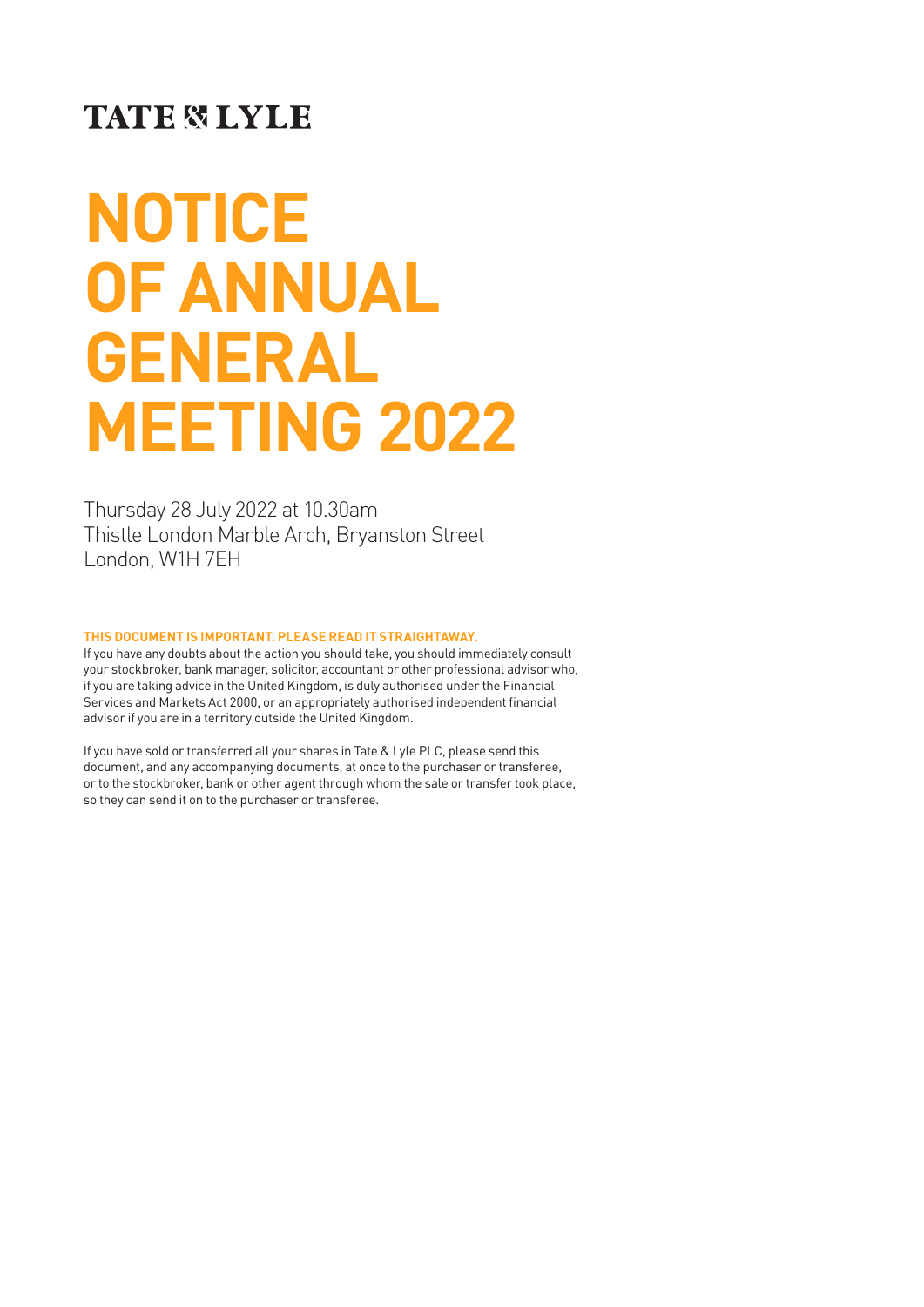#### **CONTENTS**

- 1 Letter from the Chair
- 2 Notice of Annual General Meeting 2022 (AGM) and explanatory notes
- 7 Explanatory notes to Resolution 22 and 23
- 9 Notes to the Notice of AGM
- 11 Explanatory notes relating to the completion of the proxy form
- 12 Directors' biographies
- 13 Shareholder information
- 14 Notes for shareholders attending the AGM

#### **AGENDA OF FORMAL BUSINESS**

- 1 To receive and consider the Annual Report
- 2 To approve the Directors' Remuneration Report
- 3 To declare a final dividend of 12.8 pence per ordinary share of the Company
- 4 To re-elect Dr Gerry Murphy as a Director
- 5 To re-elect Nick Hampton as a Director
- 6 To elect Dawn Allen as a Director
- 7 To re-elect John Cheung as a Director
- 8 To re-elect Patrícia Corsi as a Director
- 9 To elect Dr Isabelle Esser as a Director
- 10 To re-elect Paul Forman as a Director
- 11 To re-elect Lars Frederiksen as a Director
- 12 To re-elect Kimberly Nelson as a Director
- 13 To re-elect Sybella Stanley as a Director
- 14 To re-elect Warren Tucker as a Director
- 15 To re-appoint Ernst & Young LLP as auditors
- 16 To authorise the Audit Committee (for and on behalf of the Board) to determine the amount of the auditors' remuneration
- 17 To renew the authority to make political donations
- 18 To renew the authority to allot ordinary shares
- 19 To renew the authority for disapplication of statutory pre-emption rights
- 20 To renew the additional authority for disapplication of statutory pre-emption rights for an acquisition or specified capital investment
- 21 To renew the authority for the purchase of the Company's own shares
- 22 To approve a reduction of share capital Preference Shares
- 23 To approve the adoption of new Articles of Association
- 24 To renew the authority in respect of shorter notices for general meetings

**Beware of share fraud** Shareholders should be very wary of any unsolicited calls or correspondence offering to buy or sell shares at a discounted price or offering a range of financial propositions. Tate & Lyle would like to remind its shareholders to remain vigilant at all times. If you are concerned that you may have been targeted by fraudsters please report it to the Financial Conduct Authority by visiting www.fca.org.uk/scamsmart or contact their Helpline on 0800 111 6768.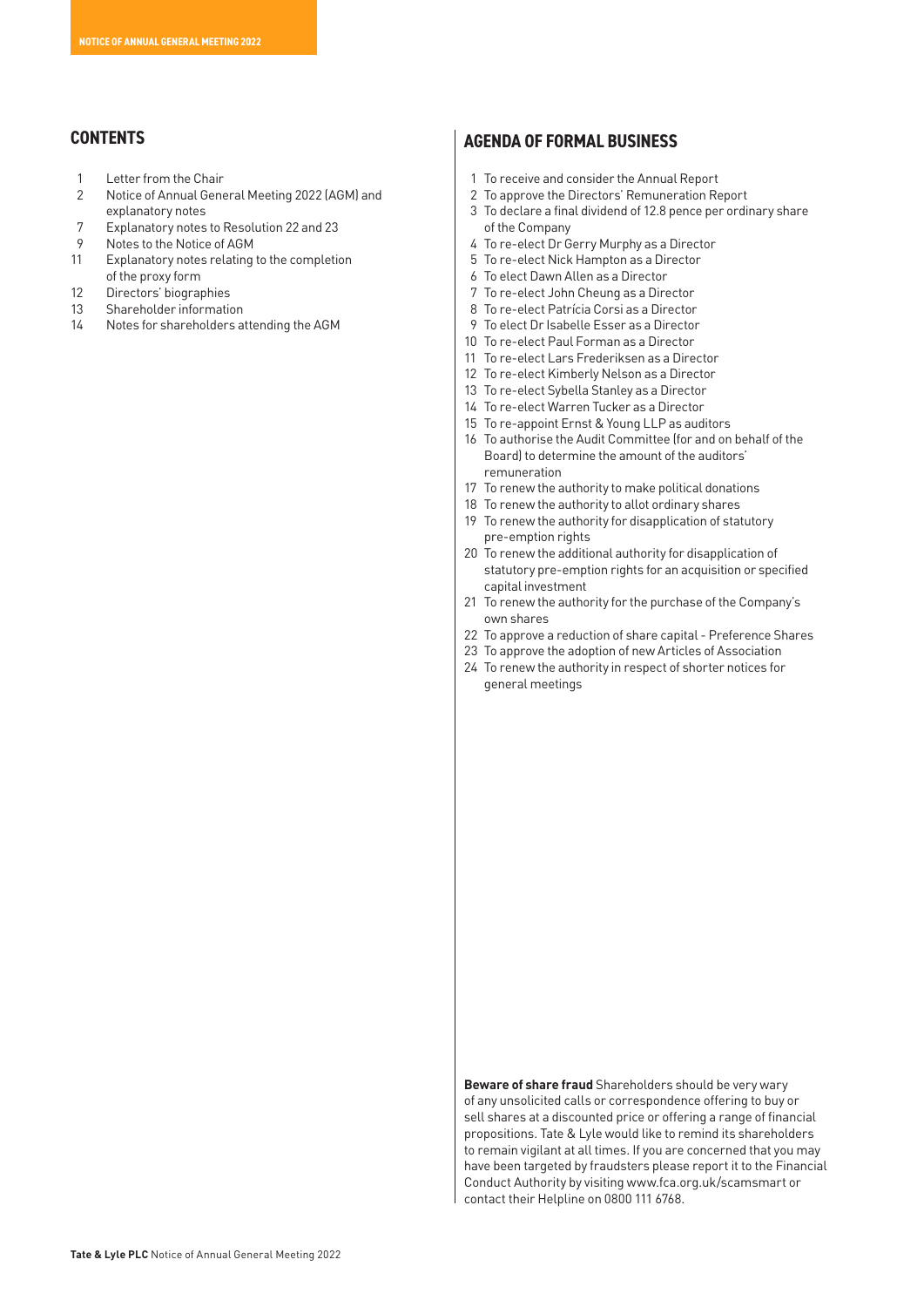**1**

21 June 2022

Dear shareholder

#### **NOTICE OF ANNUAL GENERAL MEETING**

I enclose a formal Notice of Annual General Meeting (AGM). The AGM will be held at 10.30am on Thursday 28 July 2022 at Thistle London Marble Arch, Bryanston Street, London, W1H 7EH. The Notice of AGM and explanation of the resolutions on which you are invited to vote can be found on pages 2 to 8.

#### **ANNUAL REPORT 2022**

If you have not asked to be sent a copy of the Annual Report 2022 by post, you can find it on our website, www.tateandlyle.com/investors/annual-reports. If you would like to receive a printed copy of the Annual Report 2022, please contact our registrars, Equiniti, at Aspect House, Spencer Road, Lancing, West Sussex, BN99 6DA.

#### **PROPOSED CANCELLATION AND REPAYMENT OF PREFERENCE SHARE CAPITAL**

As was announced on 15 June 2022, we are proposing to reduce the Company's share capital through the cancellation and repayment of the Company's 6½% cumulative preference shares, which form a very small part of the Company's capital structure and are surplus to the Company's requirements. The costs of the administration of these preference shares and maintenance of the register are disproportionate to their value as capital to the Company and are also an inefficient form of finance in the current environment. The reduction requires the approval of the Company's shareholders as well as confirmation by the High Court.

It is proposed to return the sum of £1.00 per preference share (being the nominal value of, and amount paid-up on, each preference share) together with all arrears and/or accruals of the fixed cumulative dividend on the preference shares down to the date of the repayment. This amount is expected to include the full accrued entitlement to the 3.25% dividend on the preference shares that is payable on 30 September 2022 to holders of preference shares on the register as at the close of business on 2 September 2022.

It is also proposed that the Company's articles of association be amended to remove references to the preference shares once their cancellation and repayment has become effective.

Further detail in relation to the cancellation and repayment of the preference shares can be found in the Explanatory Notes to Resolutions 22 and 23 on pages 7 and 8.

#### **ORDINARY SHARES DIVIDEND**

As previously communicated, the sale of the controlling stake in Primient reduces the Group's earnings base by around 50%. As a result, the Board has decided to reduce the dividend to reflect this new base. The pay-out ratio (i.e. dividend cost compared to the Group's earnings base) has been maintained at the same level, and the Board intends to operate a progressive dividend policy from the new base. The Board is recommending a final dividend for the year ended 31 March 2022 of 12.8p (2021 – 22.0p) per ordinary share, bringing the full year dividend to 21.8p per ordinary share (2021 – 30.8p).

#### **LODGING YOUR VOTE**

Your votes are important to us and I encourage you to submit your voting instructions as early as possible. You can submit your voting instructions in the following ways:

- Online via our registrars' website, www.sharevote.co.uk, where you will need your Voting ID, Task ID and Shareholder
- Reference Number. Alternatively, if you have a registered Shareview Portfolio, you can log in to vote using your unique credentials – Via the CREST electronic proxy appointment service (for CREST members)
- By completing the proxy form (if one is enclosed) and returning it to our registrars
- If your holding is via the Corporate Sponsored Nominee, by completing the enclosed voting instruction form and returning it to our registrars.

All valid proxy votes submitted will be counted and once the results have been verified by our registrars, Equiniti, they will be published on our website and released via a regulatory information service.

The deadline for submitting your proxy instruction is 10.30am on Tuesday 26 July 2022. If your holding is via the Corporate Sponsored Nominee, the deadline for submitting your voting instruction is 10.30am on Monday 25 July 2022. If you wish to use an envelope, please address it to Freepost RTHJ-CLLL-KBKU, Equiniti, Aspect House, Spencer Road, Lancing, West Sussex BN99 8LU. No stamp is needed if it is posted in the UK. If the proxy form is posted outside the UK, you should return it in an envelope using the address on the back of the proxy form. You will need to pay postage.

#### **SHAREHOLDER QUESTIONS**

If you would like to ask the Board a question on the formal business of the AGM, please email your question to agmquestions@tateandlyle. com. You may also submit a question using the proxy card. There will be an opportunity to ask questions during the meeting.

#### **RECOMMENDATION**

Your Directors believe that all the resolutions in the Notice of AGM are in the best interests of Tate & Lyle PLC and its shareholders, and unanimously recommend that you vote in favour of them. The Directors intend to vote their own holdings in favour of each resolution.

Yours faithfully

#### **GERRY MURPHY**

Chair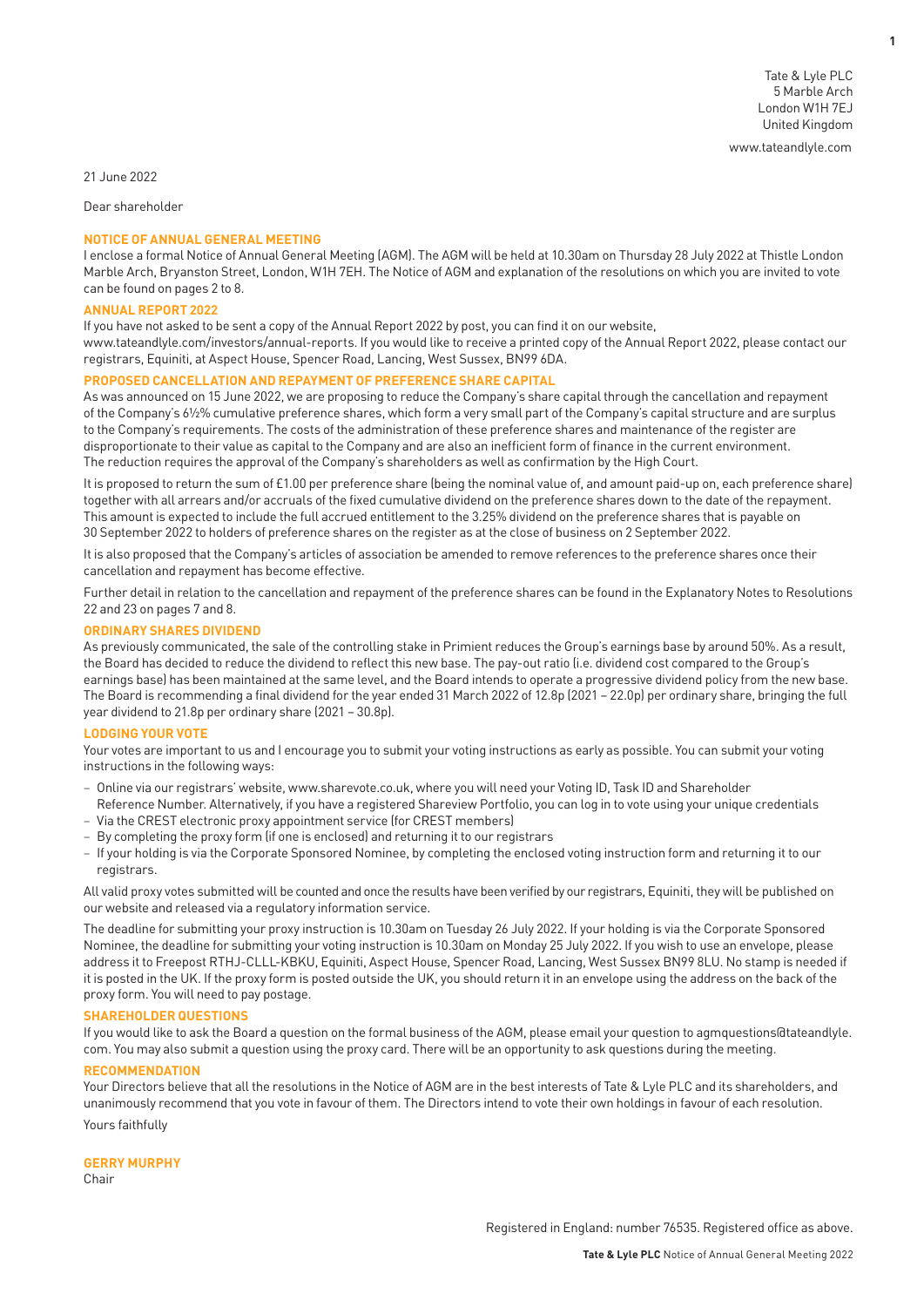## **NOTICE OF ANNUAL GENERAL MEETING 2022 AND EXPLANATORY NOTES**

For ease of reference, the formal resolutions are in bold black text. The explanatory notes below each resolution are for information only and do not form part of the formal resolutions.

Notice is hereby given that the one hundred and nineteenth Annual General Meeting (AGM) of Tate & Lyle PLC (the Company) will be held at Thistle London Marble Arch, Bryanston Street, London, W1H 7EH on Thursday 28 July 2022 at 10.30am. Shareholders will be asked to consider and, if thought fit, pass the following resolutions.

Resolutions 1 to 18 will be proposed as ordinary resolutions and resolutions 19 to 24 will be proposed as special resolutions.

Ordinary shareholders are entitled to vote on all resolutions. Preference shareholders are entitled to vote on all resolutions other than resolutions 2 to 14 (inclusive).

#### **1. To receive the Reports and Accounts of the Directors and the report of the auditors for the year ended 31 March 2022.**

The Directors are legally required to present their reports, the audited accounts and the independent auditors' report in respect of each financial year to shareholders. In accordance with the UK Corporate Governance Code, the Company proposes a resolution on its audited accounts and reports for the year ended 31 March 2022 (Annual Report 2022). A copy of the Annual Report 2022 is available on the Company's website, www.tateandlyle.com.

#### **2. To approve the Directors' Remuneration Report for the year ended 31 March 2022.**

In accordance with the Companies Act 2006 (the Act), the Company must give shareholders the opportunity to cast an advisory vote on the statement by the Chair of the Remuneration Committee and the Annual Report on Remuneration as set out on pages 108 and 126 of the Annual Report 2022 respectively.

The Company's Remuneration Policy was approved by shareholders at the Annual General Meeting 2020 and was updated and approved by shareholders at the General Meeting held in September 2021. It is not therefore required to be put to shareholders at this AGM.

A summary of the Remuneration Policy is set out on page 113 of the Annual Report 2022. The Remuneration Policy can be found in full on the Company's website at www.tateandlyle.com/investors-hub.

**3. To declare and pay a final dividend of 12.8 pence per ordinary share in the Company.**

Ordinary shareholders are asked to approve a final dividend of 12.8 pence per ordinary share for the year ended 31 March 2022. If approved, the dividend will be paid on 5 August 2022 to shareholders on the Register of Members at the close of business on 1 July 2022.

- **4. To re-elect Dr Gerry Murphy as a Director of the Company.**
- **5. To re-elect Nick Hampton as a Director of the Company.**
- **6. To elect Dawn Allen as a Director of the Company.**
- **7. To re-elect John Cheung as a Director of the Company.**
- **8. To re-elect Patrícia Corsi as a Director of the Company.**
- **9. To elect Dr Isabelle Esser as a Director of the Company.**
- **10. To re-elect Paul Forman as a Director of the Company.**
- **11. To re-elect Lars Frederiksen as a Director of the Company.**
- **12. To re-elect Kimberly Nelson as a Director of the Company.**
- **13. To re-elect Sybella Stanley as a Director of the Company.**
- **14. To re-elect Warren Tucker as a Director of the Company.**

In accordance with the UK Corporate Governance Code, all Directors will be submitting themselves for election or re-election by shareholders at the AGM. Each Director has been through a formal performance review process, further details of which can be found in the Annual Report 2022. Following this process, the Board agreed that the performance of each of the Directors was entirely satisfactory and that they each demonstrate the commitment expected of a Director of the Company. As set out on page 98 of the Annual Report 2022, the Board has concluded that each of the non-executive directors is independent under the terms of the UK Corporate Governance Code.

Biographical details of all Directors can be found on pages 12 and 13.

#### **15. To re-appoint Ernst & Young LLP as auditors to hold office until the conclusion of the next general meeting at which reports and audited accounts are laid before the Company.**

The Company is required to appoint or re-appoint auditors at each general meeting at which accounts are laid. The Audit Committee is responsible for overseeing the Company's relationship with the auditors, Ernst & Young LLP. The Audit Committee Report on pages 102 to 107 of the Annual Report 2022 sets out details of the policy to safeguard the auditors' objectivity and independence, how the Committee reviewed the effectiveness of the auditors, and the audit process.

The Board, on the recommendation of the Audit Committee, is proposing that Ernst & Young LLP be re-appointed as the Company's auditors.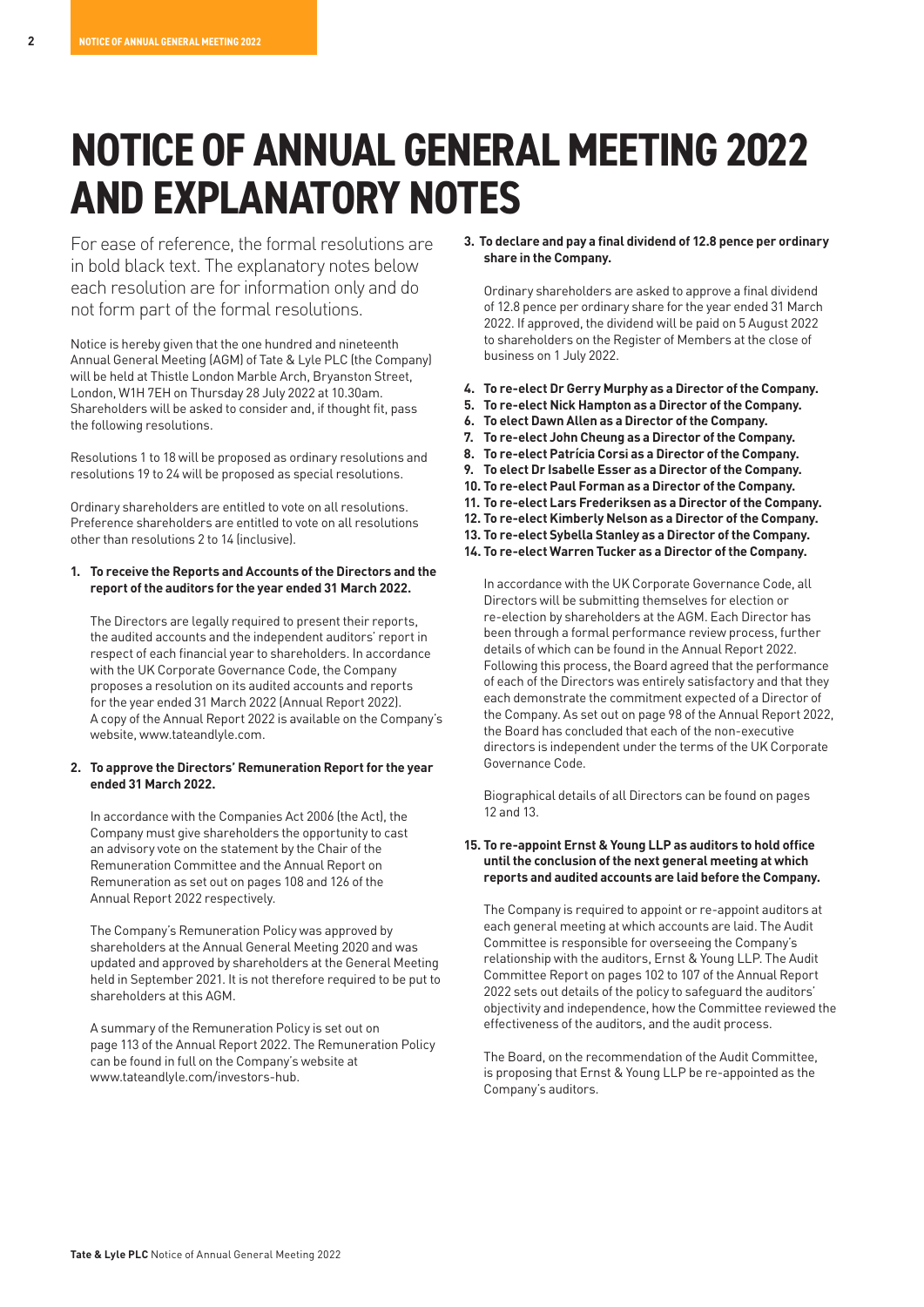#### **16. To authorise the Audit Committee (for and on behalf of the Board of Directors) to set the remuneration of the auditors.**

At each Annual General Meeting, shareholders are asked to authorise the Directors to set the auditors' remuneration.

The Board has delegated responsibility for the negotiation and approval of the remuneration and terms of engagement of the auditors to the Audit Committee, in accordance with the Statutory Audit Services Order issued by the Competition and Markets Authority in 2014.

- **17. That the Company and those companies which are subsidiaries of the Company at any time during the period for which this resolution has effect are authorised for the purposes of Part 14 of the Act during the period from the date of the passing of this resolution to the earlier of the conclusion of the Company's next Annual General Meeting or the close of business on 30 September 2023:**
	- **(a) to make political donations to political parties, and/or independent election candidates, and/or to political organisations other than political parties not exceeding £100,000 in total; and**
	- **(b) to incur political expenditure not exceeding (when aggregated with any donations made under the authority granted in paragraph (a) above) £100,000 in total.**

**Any such amounts may comprise sums paid or incurred in one or more currencies. Any sum paid or incurred in a currency other than sterling shall be converted into sterling at such rate as the Board may decide is appropriate. All existing authorisations and approvals relating to political donations or expenditure under Part 14 of the Act are hereby revoked without prejudice to any donation made or expenditure incurred prior to the date hereof pursuant to such authorisation or approval. Words and expressions defined for the purpose of the Act shall have the same meaning in this resolution.**

This resolution asks shareholders to renew the authority given at the Annual General Meeting 2021 to enable the Company and its subsidiaries to support individuals and organisations that may fall within the scope of a 'political party', an 'independent election candidate' or a 'political organisation' and to incur 'political expenditure' as defined in the Act.

Tate & Lyle's policy is not to make donations to political candidates, parties or organisations nor to incur political expenditure and there is no intention of changing that policy. However, the Act includes a broad definition of donations and expenditure in this context, which may include some normal business activities that would not otherwise be regarded as being political in nature. Examples of such activities include sponsorship of bodies concerned with policy review, law reform and the representation of the business community (such as industry forums), involvement in seminars and functions to which politicians are invited and the making of provisions for employees to take time off to campaign for and hold public office. Consequently, the Board, in common with many other companies, on a precautionary basis and to avoid inadvertent infringement of the Act, considers it prudent to ask shareholders to renew this authority for a further period, which will expire at the conclusion of the next Annual General Meeting or at the close of business on 30 September 2023, whichever is the earlier.

**18. That the Directors are generally and unconditionally authorised pursuant to and in accordance with Section 551 of the Act to exercise all the powers of the Company to allot shares in the Company or grant rights to subscribe for or to convert any security into shares in the Company:**

**(a) up to an aggregate nominal amount of £39,044,814;**

**(b) comprising equity securities (as defined in Section 560(1) of the Act) up to a further nominal amount of £39,044,814 in connection with an offer by way of a rights issue,**

**such authorities to expire at the conclusion of the Company's next Annual General Meeting or at the close of business on 30 September 2023, whichever is the earlier, but, in each case, so that the Company may, before such expiry, make offers and enter into agreements which would, or might, require shares to be allotted or rights to subscribe for or to convert any security into shares to be granted after the authority given by this resolution has expired. All authorities vested in the Directors on the date of the notice of this meeting to allot shares or to grant rights that remain unexercised at the commencement of this meeting are revoked.**

**For the purposes of this Resolution, 'rights issue' means an offer to:**

- **(I) ordinary shareholders in proportion (as nearly as may be practicable) to their existing holdings; and**
- **(II) people who are holders of other equity securities if this is required by the rights of those securities or, if the Directors consider it necessary, as permitted by the rights of those securities,**

**to subscribe for further securities by means of the issue of a renounceable letter (or other negotiable instrument) which may be traded for a period before payment for the securities is due, but subject in both cases to such exclusions or other arrangements as the Directors may deem necessary or expedient in relation to treasury shares, fractional entitlements, record dates or legal, regulatory or practical problems in, or under the laws of, any territory.** 

The purpose of Resolution 18 is to renew the Directors' power to allot shares which is due to expire at the conclusion of the AGM.

The authority in paragraph (a) will allow the Directors to allot new shares and grant rights to subscribe for, or convert other securities into, shares in any circumstances up to a nominal value of £39,044,814, which is equivalent to approximately 33% of the total issued ordinary share capital of the Company, excusive of treasury shares, as at 20 June 2022.

The authority in paragraph (b) will allow the Directors to allot new shares and grant rights to subscribe for, or convert other securities into, shares only in connection with a rights issue up to a further nominal value of £39,044,814 which is equivalent to approximately 33% of the total issued ordinary share capital of the Company, exclusive of treasury shares, as at 20 June 2022. This is in line with the Investment Association's Share Capital Management Guidelines issued in July 2016.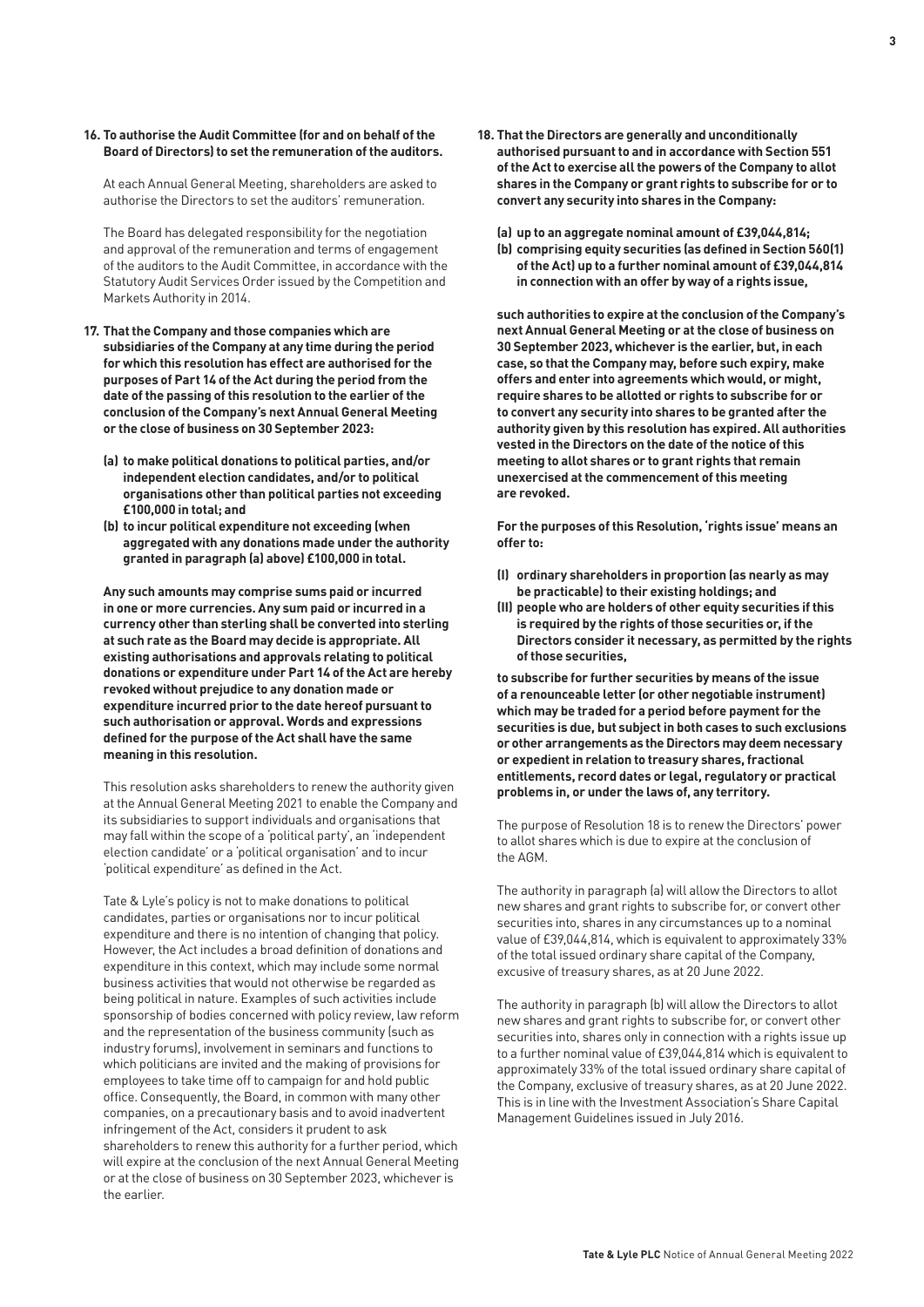#### **NOTICE OF ANNUAL GENERAL MEETING 2022 AND EXPLANATORY NOTES CONTINUED**

There are no present plans to undertake a rights issue or to allot new shares other than in connection with the Company's employee share and incentive plans, but the Directors consider it desirable to have the maximum flexibility permitted by corporate governance guidelines to respond to market developments and to enable allotments to take place to finance business opportunities as they arise.

If the resolution is passed, the authority will expire at the next Annual General Meeting or at the close of business on 30 September 2023, whichever is earlier.

#### **19. That, subject to the passing of Resolution 18 above, the Directors are empowered to allot equity securities (as defined in Section 560(1) of the Act) wholly for cash:**

- **(a) pursuant to the authority given by paragraph (a) of Resolution 18 above or where the allotment constitutes an allotment of equity securities by virtue of Section 560(3) of the Act in each case:**
	- **(i) in connection with a pre-emptive offer; and**
	- **(ii) otherwise than in connection with a pre-emptive offer, up to an aggregate nominal amount of £5,856,722; and**
- **(b) pursuant to the authority given by paragraph (b) of Resolution 18 above in connection with a pre-emptive rights issue,**

**as if Section 561(1) of the Act did not apply to any such allotment;**

**such power to expire at the conclusion of the next Annual General Meeting or at the close of business on 30 September 2023, whichever is the earlier but so that the Company may, before such expiry, make offers and enter into agreements which would, or might, require equity securities to be allotted and treasury shares to be sold after the power granted by this resolution has expired and the Directors may allot equity securities and sell treasury shares under any such offer or agreement as if the power had not expired.**

**For the purposes of this Resolution:**

- **(I) 'rights issue' has the same meaning as in Resolution 18 above;**
- **(II) 'pre-emptive offer' means an offer of equity securities open for acceptance for a period fixed by the Directors to (a) holders (other than the Company) on the register on a record date fixed by the Directors of ordinary shares in proportion to their respective holdings and (b) other persons so entitled by virtue of the rights attaching to any other equity securities held by them, but subject in both cases to such exclusions or other arrangements as the Directors may deem necessary or expedient in relation to treasury shares, fractional entitlements, record dates or legal, regulatory or practical problems in, or under the laws of, any territory;**
- **(III) references to an allotment of equity securities shall include a sale of treasury shares; and**
- **(IV) the nominal amount of any securities shall be taken to be, in the case of rights to subscribe for or convert any securities into shares of the Company, the nominal amount of such shares which may be allotted pursuant to such rights.**
- **20. That, subject to the passing of Resolution 18 above and in addition to any power granted under Resolution 19 above, the Directors are empowered to allot equity securities (as defined in Section 560(1) of the Act) wholly for cash pursuant to the authority given by Resolution 18 above or where the allotment constitutes an allotment of equity securities by virtue of Section 560(3) of the Act as if Section 561(1) of the Act did not apply to any such allotment, such power to be:**
	- **(a) limited to the allotment of equity securities or sale of treasury shares up to an aggregate nominal amount of £5,856,722; and**
	- **(b) used only for the purposes of financing (or refinancing, if the power is to be exercised within six months after the date of the original transaction) a transaction which the Board determines to be an acquisition or other capital investment of a kind contemplated by the Statement of Principles on the disapplication of Pre-Emption Rights most recently published by the Pre-Emption Group prior to the date of this notice of meeting,**

**and such power to expire at the conclusion of the next Annual General Meeting or at the close of business on 30 September 2023, whichever is the earlier, but so that the Company may, before such expiry, make offers and enter into agreements which would, or might, require equity securities to be allotted and treasury shares to be sold after the power granted by this resolution has expired and the Directors may allot equity securities and sell treasury shares under any such offer or agreement as if the power had not expired.**

If the Directors wish to allot new shares and other equity securities, or to sell treasury shares, for cash (other than in connection with an employee share scheme), company law requires that these shares or securities are offered first to shareholders in proportion to their existing holdings (known as pre-emption rights).

Limbs (a)(i) and (b) of Resolution 19 seek shareholder approval to allot a limited number of ordinary shares or other equity securities, or to sell treasury shares, for cash on a pre-emptive basis but subject to such exclusions or arrangements as the Directors may deem appropriate to deal with certain legal, regulatory or practical difficulties. For example, in a pre-emptive rights issue, there may be difficulties in relation to fractional entitlements or the issue of new shares to certain shareholders, particularly those resident in certain overseas jurisdictions.

In addition, there may be circumstances when the Directors consider it in the best interests of the Company to allot a limited number of ordinary shares or other equity securities, or to sell treasury shares, for cash on a non pre-emptive basis. The Pre-Emption Group's Statement of Principles, as updated in March 2015, supports the annual disapplication of pre-emption rights in respect of allotments of shares and other equity securities and sales of the treasury shares for cash representing no more than 5% of issued ordinary share capital (exclusive of treasury shares), without restriction as to the use of proceeds of those allotments.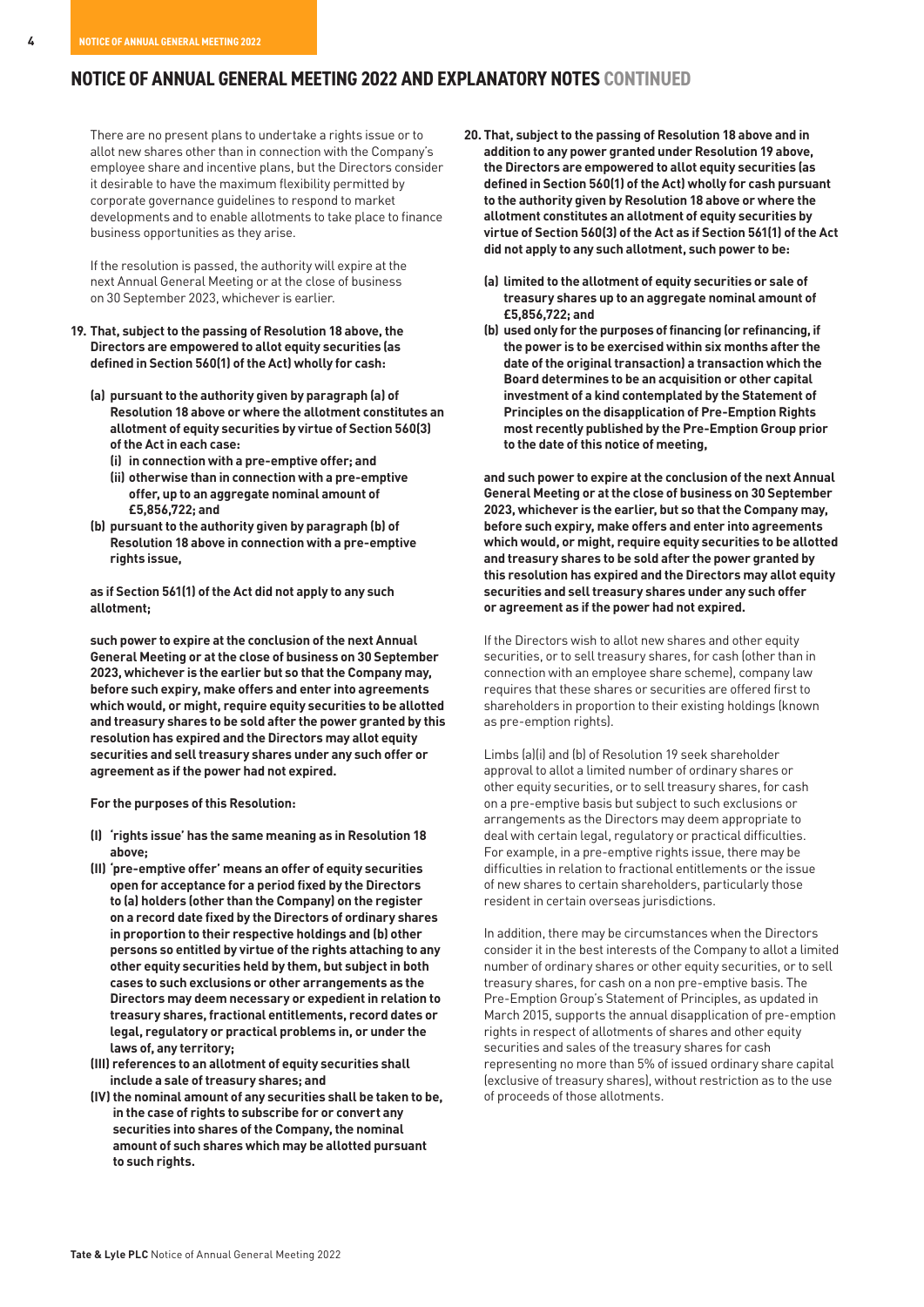Accordingly, the purpose of limb (a)(ii) of Resolution 19 is to empower the Directors to allot new shares and other equity securities pursuant to the allotment authority given by Resolution 18, or to sell treasury shares, for cash up to a nominal value of £5,856,722, equivalent to approximately 5% of the total issued ordinary share capital of the Company excluding treasury shares as at 20 June 2022, without the shares first being offered to existing shareholders in proportion to their existing holdings.

The Pre-Emption Group's Statement of Principles also supports the annual disapplication of pre-emption rights in respect of allotments of shares and other equity securities and sales of treasury shares for cash representing no more than an additional 5% of issued ordinary share capital, to be used only in connection with an acquisition or specified capital investment. The Pre-Emption Group's Statement of Principles defines 'specified capital investment' as meaning one or more specific capital investment related uses for the proceeds of an issue of equity securities, in respect of which sufficient information regarding the effect of the transaction on the Company, the assets the subject of the transaction and (where appropriate) the profits attributable to them is made available to shareholders to enable them to reach an assessment of the potential return.

Accordingly, and in line with the template resolutions published by the Pre-Emption Group in May 2016, the purpose of Resolution 20 is to empower the Directors to allot new shares and other equity securities pursuant to the allotment authority given by Resolution 18, or to sell treasury shares for cash up to a further nominal amount of £5,856,722, equivalent to approximately 5% of the total issued ordinary share capital of the Company as at 20 June 2022, only in connection with an acquisition or specified capital investment which is announced contemporaneously with the allotment, or which has taken place in the preceding six-month period and is disclosed in the announcement of the issue. If the power given in Resolution 20 is used, the Company will publish details of the placing in its next Annual Report.

The Board intends to adhere to the provisions in the Pre-Emption Group's Statement of Principles and not to allot shares or other equity securities, or to sell treasury shares for cash on a non pre-emptive basis pursuant to the authority in Resolution 18 in excess of an amount equal to 7.5% of the total issued ordinary share capital of the Company, excluding treasury shares, within a rolling three-year period, other than:

- (i) with prior consultation with shareholders; or
- (ii) in connection with an acquisition or specified capital investment which is announced contemporaneously with the allotment or which has taken place in the preceding six-month period and is disclosed in the announcement of the allotment.

The Board has no current intention of exercising the powers in Resolutions 19 and 20 but considers them to be appropriate in order to allow the Company flexibility to finance business opportunities or to conduct a pre-emptive offer or rights issue without the need to comply with the strict requirements of the statutory pre-emption provisions.

If Resolutions 19 and 20 are passed, the powers will expire at the next Annual General Meeting or at the close of business on 30 September 2023, whichever is earlier.

- **21. That the Company is hereby unconditionally and generally authorised for the purpose of Section 701 of the Act to make market purchases (as defined in Section 693 of the Act) of ordinary shares of 291/6 pence each in the capital of the Company, provided that:**
	- **(a) the maximum aggregate number of shares which may be purchased under this authority is 40,160,380;**
	- **(b) the minimum price which may be paid for a share is the nominal value of that share;**
	- **(c) the maximum price which may be paid for a share is the higher of (i) 105% of the average of the closing price of the Company's ordinary shares as derived from the London Stock Exchange Daily Official List for the five business days immediately preceding the day on which such shares are contracted to be purchased, and (ii) the higher of the price of the last independent trade and the highest current independent bid on the London Stock Exchange as stipulated in Commission-adopted Regulatory Technical Standards pursuant to article 5(6) of the Market Abuse Regulation; and**
	- **(d) this authority shall expire at the conclusion of the next Annual General Meeting or at the close of business on 30 September 2023, whichever is earlier (except in relation to the purchase of shares the contract for which was concluded before the expiry of such authority and which might be executed wholly or partly after such expiry), unless such authority is renewed prior to such time.**

As in previous years, shareholders are asked to renew the Company's authority to purchase up to 10% of its issued ordinary shares, excluding treasury shares, as at 20 June 2022. The resolution specifies the maximum number of shares that may be purchased and the minimum or maximum prices at which they may be bought. The Directors have no present intention of exercising this authority, but wish to have the flexibility to do so in the future and would only exercise the authority after taking account of the market conditions prevailing at the time, the needs of the Company (including the need to hold shares in treasury to satisfy awards made under the Company's share incentive plans), its opportunities for expansion and its overall financial position. Consistent with statements issued by the Investment Association in this regard, the Directors would exercise the authority to purchase ordinary shares only if they considered the effect would be an increase in earnings per share and would be in the best interests of shareholders.

Pursuant to the Act, the Company may either cancel repurchased shares or hold them as treasury shares depending on which course of action is considered by the Directors to be in the best interests of the shareholders at that time. Shares held in treasury can either be resold for cash, cancelled (either immediately or at a point in the future) or used for the purposes of the Company's share incentive plans. No dividends will be paid on, and no voting rights will be exercised in respect of, treasury shares.

The total number of ordinary shares which may be subscribed for on the exercise of outstanding options as at 20 June 2022 (the latest practicable date prior to the posting of this document) is 226,352, which represents approximately 0.056% of the issued ordinary share capital at that date. If the Company were to purchase shares up to the maximum permitted by this resolution, the proportion of ordinary shares subject to outstanding options to subscribe would represent approximately 0.063% of the issued ordinary share capital as at 20 June 2022.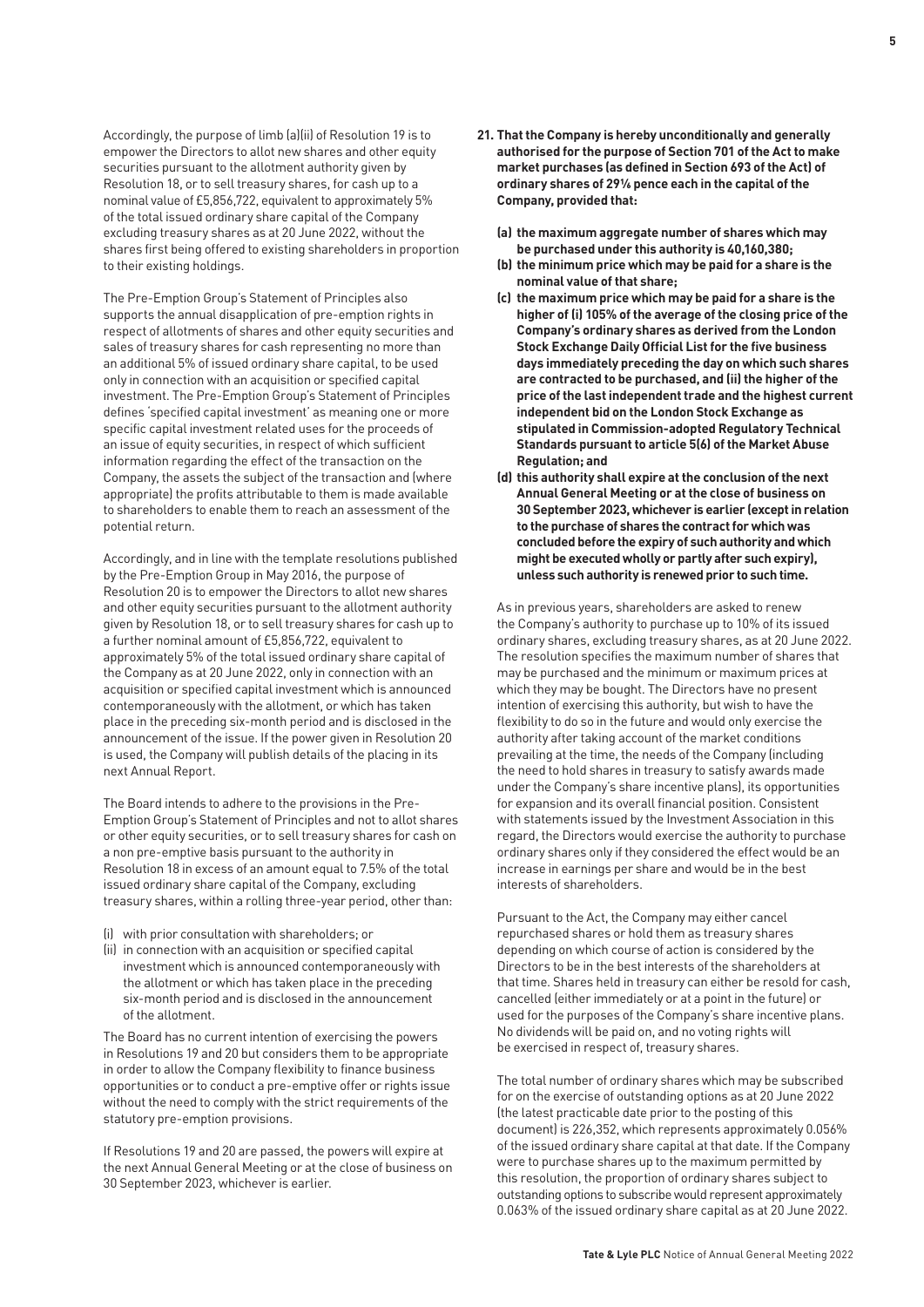#### **NOTICE OF ANNUAL GENERAL MEETING 2022 AND EXPLANATORY NOTES CONTINUED**

**22.That the capital of the Company be reduced by cancelling and extinguishing all of the 6½% cumulative preference shares of £1.00 each in the capital of the Company (Preference Shares), and returning the capital paid up or credited as paid up on the Preference Shares so cancelled to the holders thereof together with all arrears and/or accruals of the fixed cumulative dividend thereon down to the effective date of the repayment.**

 As described in the Chair's letter, we are proposing to cancel and repay the Company's preference share capital, which forms a very small part of the Company's capital structure. Please see pages 7 and 8 for further Explanatory Notes to this Resolution.

**23. That, upon the reduction of capital referred to in Resolution 22 becoming effective, the draft articles of association of the Company, in the form produced to the meeting and initialled by the Chair for the purposes of identification, be adopted as the articles of association of the Company in substitution for, and to the exclusion of, the Company's existing articles of association.**

 This resolution seeks approval of the adoption of new articles of association of the Company (New Articles) to remove references to the Preference Shares and the rights attaching to them. The New Articles will only take effect if the reduction and cancellation of the Preference Shares becomes effective, as further described in the Explanatory Notes to Resolution 22 on pages 7 and 8. A copy of the New Articles and a version of the New Articles showing all of the changes to the current articles of association of the Company are available for inspection as noted on page 10 of this document.

#### **24.That a general meeting of the Company, other than an Annual General Meeting, may be called on not less than 14 clear days' notice.**

Under the Act, the notice period required for all general meetings of the Company is 21 days. Annual General Meetings will always be held on at least 21 clear days' notice but shareholders can approve a shorter notice period for other general meetings, as long as this is not less than 14 clear days. In order to maintain flexibility for the Company, Resolution 24 seeks such approval. The approval will be effective until the Company's next Annual General Meeting, when it is intended that a similar resolution will be proposed. The shorter notice period would not be used as a matter of routine for such meetings, but only where it is merited by the business of the meeting and is considered to be in the interests of shareholders as a whole.

By order of the Board

#### **CLAIRE-MARIE O'GRADY**

Company Secretary

21 June 2022

Registered Office: 5 Marble Arch, London W1H 7EJ Registered in England: number 76535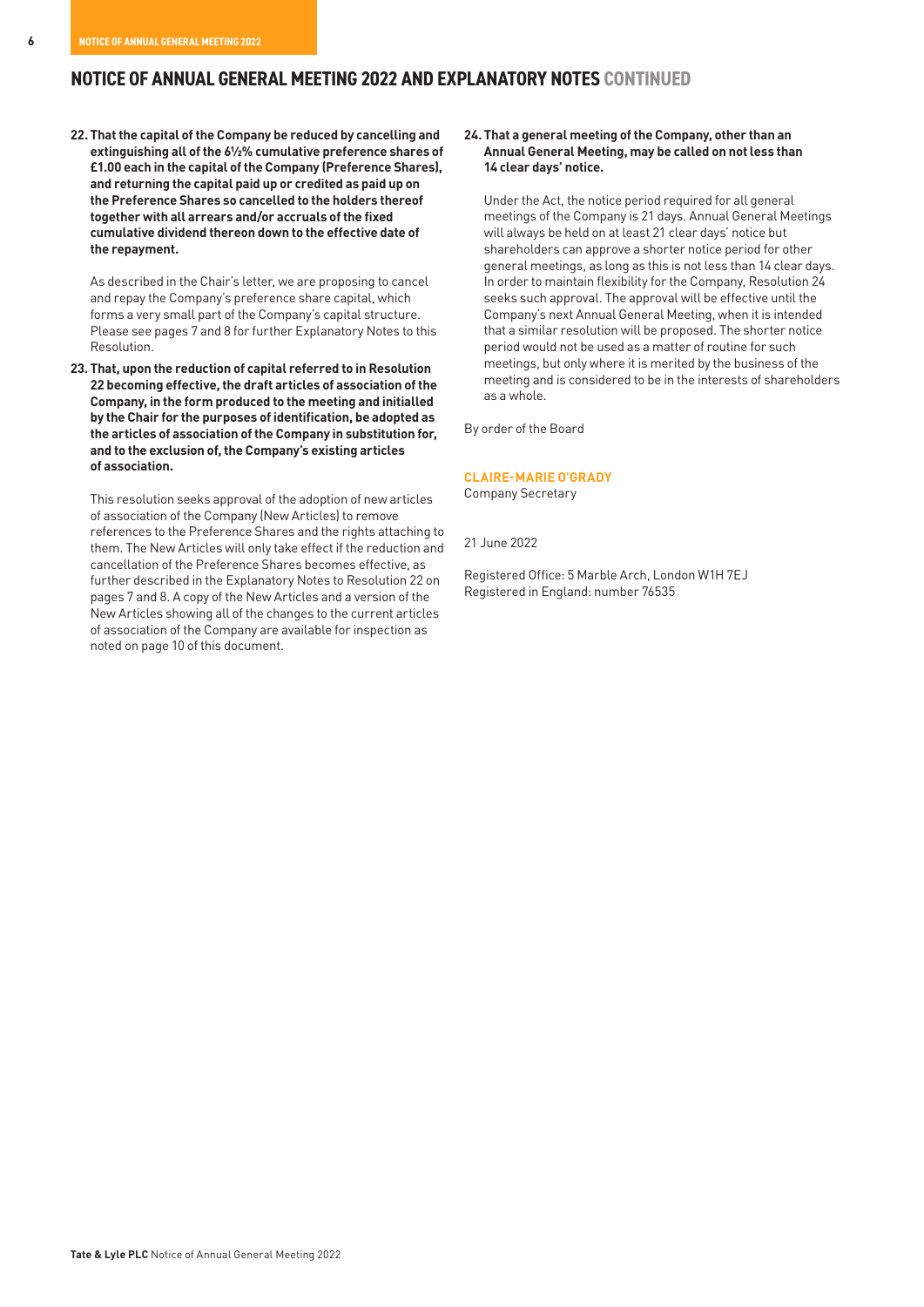#### **EXPLANATORY NOTES TO RESOLUTION 22: PREFERENCE SHARE REDUCTION AND CANCELLATION**

#### **REASONS FOR, AND EFFECTS OF, THE CANCELLATION AND REPAYMENT OF THE PREFERENCE SHARES**

The Company is proposing to reduce its capital by cancelling and extinguishing all of the Preference Shares. The Company is proposing to return the sum of £1.00 per Preference Share (being the nominal value of, and amount paid-up on, each Preference Share) together with all arrears and/or accruals of the fixed cumulative dividend thereon down to the date of the repayment. This amount corresponds with the entitlement of holders of Preference Shares under the Company's Articles of Association. Such amount is expected to include the full accrued entitlement to the 3.25% dividend on the Preference Shares that is payable on 30 September 2022 to holders of Preference Shares on the register as at 2 September 2022, being the record time and date for the entitlement to such dividend.

The Preference Shares were first created at a time where the capital structure of the Company was very different from today. As at 20 June 2022 (the latest practicable date prior to the publication of this document), there were 2,394,000 Preference Shares in issue. Based on the Company's total issued share capital as at this date, the reduction and cancellation would result in the nominal value of the Company's total issued share capital being reduced from £119,528,444 to £117,134,444. The Preference Shares therefore form only a very small part of the capital structure of the Company, representing by nominal value only 2% of the Company's total issued share capital and less than 0.59% of the total number of shares in issue as at 20 June 2022 (the latest practicable date prior to the publication of this document).

In addition, the costs of administering the Preference Shares and maintaining the register are disproportionate to the value of the Preference Shares as capital of the Company, and the Preference Shares are also an inefficient form of finance in the current environment. Further, although the Board may consider a particular course of action may be for the benefit of the shareholders as a whole, because of the rights attaching to the Preference Shares, there may be circumstances in which the Board would need to have special regard to the priority rights attaching to the Preference Shares and/or seek the consent of the holders of the Preference Shares.

The Preference Shares are admitted to the premium segment of the Official List and to trading on the London Stock Exchange's main market for listed securities with ISIN number GB0008754466. The terms of the Preference Shares are set out in the Articles of Association.

#### **HIGH COURT PROCEDURE AND ASSOCIATED TIMETABLE**

Resolution 22 requires the approval of the holders of Preference Shares and holders of ordinary shares jointly by way of special resolution. If Resolution 22 is duly passed at the AGM, it will be necessary for an application to be made to the High Court for confirmation of the reduction of capital in order to implement the cancellation and repayment. It is expected that the application will be dealt with by the High Court during August or September 2022.

The High Court will need to be satisfied that arrangements have been put in place for the protection of the Company's creditors. This may involve the Company giving an undertaking to the High Court to make all repayments to the holders of Preference Shares out of distributable profits and to credit an amount equal to the nominal value of the Preference Shares to be cancelled to a special reserve until the creditors of the Company (as at the date when the reduction of capital becomes effective) have been paid or have consented to the reduction of capital. In addition, the Company may undertake to ensure any repayments that are not cashed or claimed by holders of Preference Shares are retained in a designated bank account for a period of 12 years (or such other period as the High Court may direct) for the purposes of repaying any such holders who have unclaimed repayments.

#### **IMPLEMENTATION AND ASSOCIATED TIMETABLE**

The cancellation of the Preference Shares will become effective if:

- Resolution 22 is duly passed at the AGM (including any adjournment thereof);
- the reduction of capital and cancellation of the Preference Shares is confirmed by the High Court; and
- a copy of the court order is registered with the Registrar of Companies.

It is expected that the reduction of capital, and cancellation of the Preference Shares and repayment will become effective, and amounts due in respect of such repayments made or despatched (as applicable), by the end of September 2022. Assuming that the reduction becomes effective, for holders of Preference Shares in certificated form, cheques for the capital repayment will be posted, at their risk, to the registered address of the holders of Preference Shares (or, in the case of joint holders, to the address first named) on the register of members of the Company as at the close of business on the date that the register closes (being the record time and date for repayment). Holders of Preference Shares via CREST will receive their capital repayment through their CREST accounts. Any dividends and other amounts accrued on the Preference Shares will be credited to the existing mandate to a bank or building society account that is held by the Registrar as at the record time and date for repayment.

Assuming that the High Court confirms the reduction of capital, the last time and date on which transfers of Preference Shares can be registered is expected to be at 6.00 p.m. on the last business day of the week of the High Court hearing to confirm the reduction of capital. The register of members of the Company (insofar as it relates to the Preference Shares) will only re-open if the Preference Shares are not cancelled and repaid as described in this Notice. Upon cancellation of the Preference Shares, the share certificates relating to the Preference Shares will cease to be of value and should be destroyed on receipt of the repayment monies due. Following the reduction of capital and cancellation of the Preference Shares, the listing of the Preference Shares on the London Stock Exchange will be cancelled.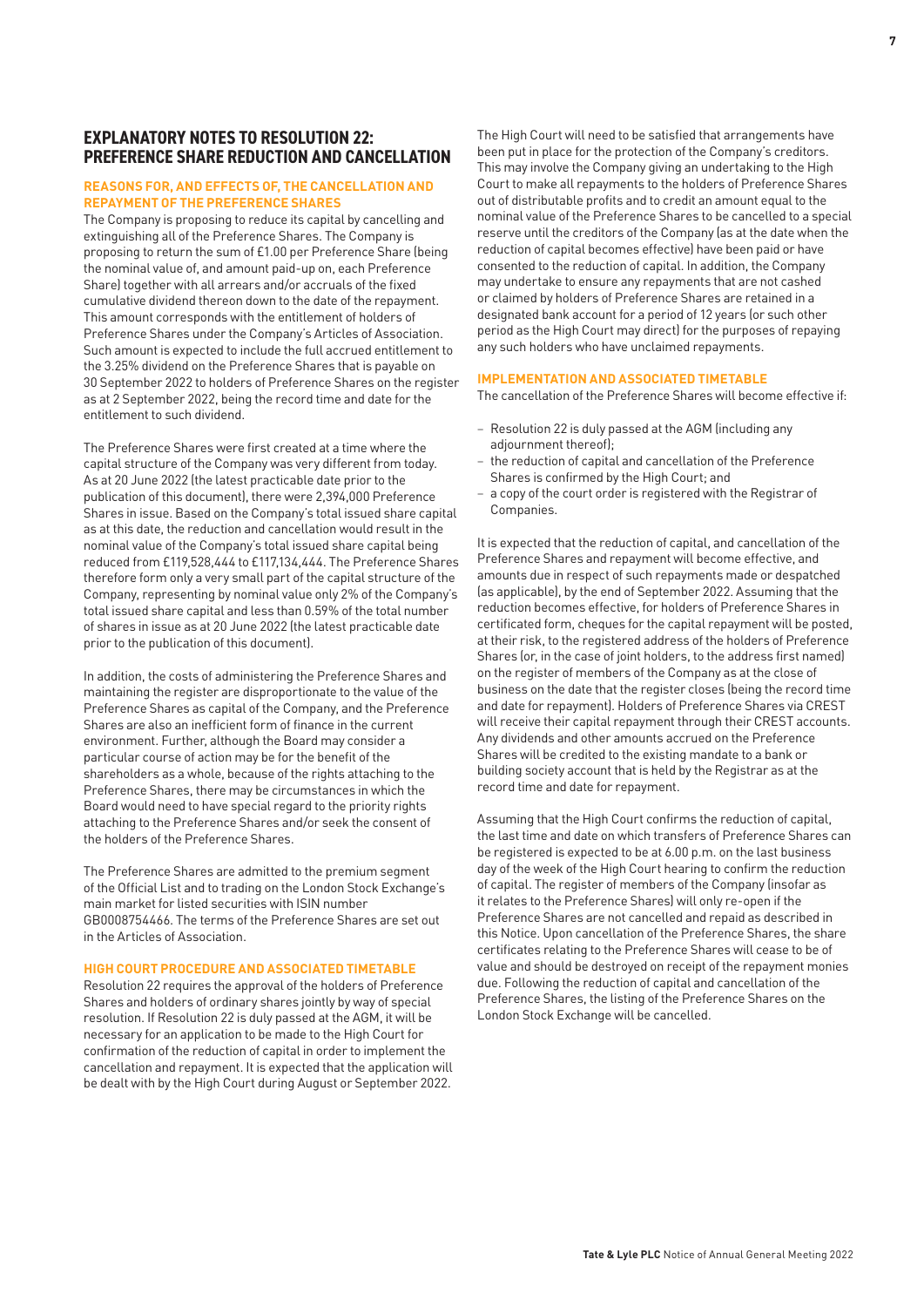### **NOTICE OF ANNUAL GENERAL MEETING 2022 AND EXPLANATORY NOTES CONTINUED**

The tax consequences of the reduction of capital and cancellation will depend on the jurisdiction on which a holder of Preference Shares is resident for tax purposes. A summary of the United Kingdom tax consequences of the reduction of capital and cancellation for holders of Preference Shares resident in the United Kingdom (for United Kingdom tax purposes) is set out opposite. **Holders of Preference Shares who are in any doubt as to their tax position should consult their own independent professional adviser.**

Further announcements in relation to the reduction of capital and cancellation of the Preference Shares, including the principal times and dates in connection therewith, will be made by the Company through a regulatory information service in due course as appropriate.

#### **EXPLANATORY NOTES TO RESOLUTION 23: ADOPTION OF NEW ARTICLES OF ASSOCIATION**

This Resolution seeks approval of the adoption of new articles of association of the Company (New Articles) to remove references to the Preference Shares and the rights attaching to them. The New Articles will only take effect if the reduction and cancellation of the Preference Shares becomes effective, as further described in the Explanatory Notes to Resolution 22.

A copy of the New Articles and a version of the New Articles showing all of the changes to the current articles of association of the Company are available for inspection as noted on page 10 of this document.

#### **TAX INFORMATION FOR UK RESIDENT HOLDERS OF PREFERENCE SHARES**

The information set out in this section is intended to be used as a general guide and applies to holders of Preference Shares who are resident in the United Kingdom (for United Kingdom tax purposes) and who hold the Preference Shares as investments (other than under a pensions arrangement or an individual savings account) and who are the absolute beneficial owner of the Preference Shares. It may not apply to certain categories of holders of Preference Shares, such as dealers in securities, insurance companies, holders of Preference Shares who are exempt from tax and holders of Preference Shares who have (or are deemed to have) acquired their Preference Shares by virtue of an office or employment. It does not address the tax position of holders of Preference Shares who may be resident for tax purposes in other countries. It is based on current United Kingdom tax law as applied in England & Wales and H.M. Revenue & Customs' published practice (which may not be binding on H.M. Revenue & Customs), in each case as at the latest practicable date prior to the publication of this document, and both of which are subject to change, possibly with retrospective effect. **Holders of Preference Shares who are in any doubt as to their tax position should consult their own independent professional adviser. In particular, holders of Preference Shares should be aware that the tax legislation of any jurisdiction where the holder is resident or otherwise subject to taxation may have an impact on the tax consequences of an investment in the Preference Shares including in respect of any income received from the Preference Shares.** 

#### **CANCELLATION AND REPAYMENT OF THE PREFERENCE SHARES**

The cancellation of the Preference Shares should be treated as a disposal by holders of Preference Shares for United Kingdom tax purposes, and the repayment of the Preference Shares should be treated as proceeds of the disposal. Depending on such holder's individual circumstances (including the availability of exemptions or reliefs), the disposal may give rise to a chargeable gain (or an allowable loss) for the holder for the purposes of United Kingdom taxation on chargeable gains.

#### **ANY ARREARS OR ACCRUED DIVIDEND**

Payment of any arrears and/or accrued dividend on the Preference Shares will have the same tax consequences for the Company and holders of Preference Shares as any other dividend paid on the Preference Shares.

#### **STAMP DUTY**

No United Kingdom stamp duty or stamp duty reserve tax will arise on the cancellation and repayment of the Preference Shares.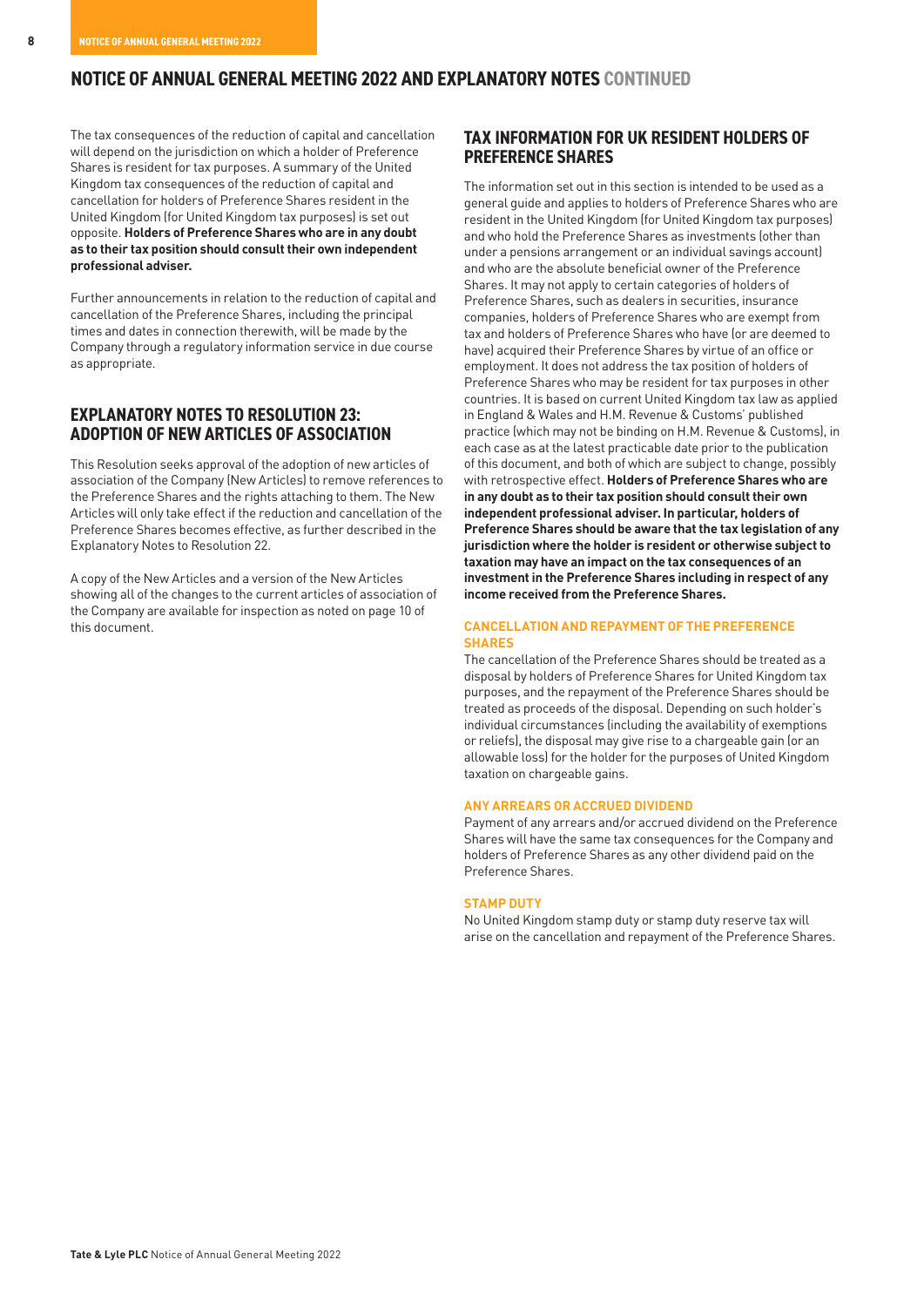## **NOTES TO THE NOTICE OF ANNUAL GENERAL MEETING**

#### **Attending and voting**

- 1. To be entitled to attend, speak and, subject to the Articles, vote at the AGM (and for the purpose of determining the number of votes they may cast), shareholders must be entered on the Company's Register of Members at 6.30pm on Tuesday 26 July 2022 (or in the case of an adjournment, at 6.30pm on the date which is two business days before the date fixed for the adjourned meeting). Changes to the Register of Members after the relevant deadline shall be disregarded in determining the rights of any person to attend, speak and vote at the AGM.
- 2. Any shareholder attending the AGM has the right to ask questions. The Chair will ensure that any question relating to the business being dealt with at the AGM receives a response, but in accordance with Section 319A of the Act, no response need be given if:
	- (a) to do so would interfere unduly with the preparation for the AGM or involve the disclosure of confidential information;
	- (b) the answer has already been given on the Company's website in the form of an answer to a question; or
	- (c) the Chair determines that it is undesirable in the interests of the Company or the good order of the AGM that the question be answered.

 The Chair may determine the order in which questions raised by shareholders are taken, having due regard for shareholders present at the AGM.

#### **Appointment of proxies**

- 3. Any shareholder of the Company entitled to attend, speak and vote is entitled to appoint another person as their proxy to exercise all or any of their rights to attend and to speak and vote at the AGM. A shareholder may appoint more than one proxy, provided that each proxy is appointed to exercise the rights attached to a different share or shares held by that shareholder. A proxy need not be a shareholder of the Company.
- 4. If you are a shareholder who received this document in the post or who received a postal notification of the availability of this document from www.tateandlyle.com, a form of proxy for use in connection with the Resolutions to be proposed at the AGM is enclosed. Alternatively, shareholders who received this document via these methods may register the appointment of their proxy or proxies electronically by going to Equiniti's website, www.sharevote.co.uk, and following the instructions. Shareholders will need their Voting ID, Task ID and Shareholder Reference Number printed on the enclosed form of proxy. If you are a shareholder who received an email notification of the availability of this document from www.tateandlyle.com or who has already registered with Equiniti's online portfolio service, Shareview, you can appoint a proxy or proxies electronically by logging on to your portfolio at www.shareview.co.uk and clicking on the link to vote. CREST members may also use the CREST electronic appointment service to appoint a proxy (see Notes 11 to 14 below). Please note that any electronic communication found to contain a computer virus will not be accepted.
- 5. To be valid, the proxy form, electronic proxy appointment or proxy appointment through CREST (see opposite) must be received by Equiniti by no later than 10.30am on Tuesday 26 July 2022. The address to which hard copy proxy forms should be sent is set out on page 11 of this document. Any power of attorney or any other authority under which the proxy form is signed (or a duly certified copy of such power of authority) must be included with the proxy form.

#### **Holders via the Corporate Sponsored Nominee Service**

- 6. For holders via the Corporate Sponsored Nominee Service, a voting instruction form is enclosed with this document for use in connection with the resolutions to be proposed at the AGM. Alternatively, holders through the Corporate Sponsored Nominee Service may register their vote electronically by going to Equiniti's website, www.sharevote.co.uk, and following the instructions. Holders via the Corporate Sponsored Nominee Service will require their Shareholder Reference Number, Voting ID and Task ID printed on the voting instruction form to complete the procedure. Holders via the Corporate Sponsored Nominee Service already registered with Equiniti's online portfolio service, Shareview, can register their vote electronically by logging on to their portfolio at www.shareview. co.uk and clicking on the link to vote.
- 7. To be valid, the voting instruction form (either by paper or electronic communication) together with the power of attorney or other authority (if any) under which it is signed, must be received by Equiniti by no later than 10.30am on Monday 25 July 2022. If you submit more than one voting instruction form in respect of the same holding, either by paper or electronic communication, the appointment received last by Equiniti before the aforementioned deadline for receipt of voting instructions will take precedence.
- 8. Any power of attorney or any other authority under which the voting instruction form is signed (or a duly certified copy of such power or authority) must be included with the voting instruction form.
- 9. If the holder via the Corporate Sponsored Nominee Service is a corporation, the voting instruction form must be executed under seal or signed by a duly authorised officer or attorney.
- 10. The Corporate Sponsored Nominee will appoint the Chair of the meeting as its proxy to cast the votes of holders via the Corporate Sponsored Nominee Service. The Chair may also vote or abstain from voting as they think fit on any other business (including amendments to the resolutions included in this document and on any procedural business, including any resolution to adjourn) which may come before the AGM.

#### **Appointment of proxies through CREST**

- 11. CREST members who wish to appoint a proxy or proxies through the CREST electronic proxy appointment service may do so for the AGM (and any adjournment(s) thereof) by using the procedures described in the CREST Manual. CREST personal members or other CREST-sponsored members, and those CREST members who have appointed (a) voting service provider(s), should refer to their CREST sponsor or voting service provider(s), who will be able to take the appropriate action on their behalf.
- 12. In order for a proxy appointment or instruction made using the CREST service to be valid, the appropriate CREST message (a CREST Proxy Instruction) must be properly authenticated in accordance with Euroclear specifications and must contain the information required for such instructions, as described in the CREST Manual. The message, regardless of whether it relates to the appointment of a proxy or to an amendment to the instruction given to a previously appointed proxy must, in order to be valid, be transmitted so as to be received by Equiniti (ID RA19) by no later than 10.30am on Tuesday 26 July 2022.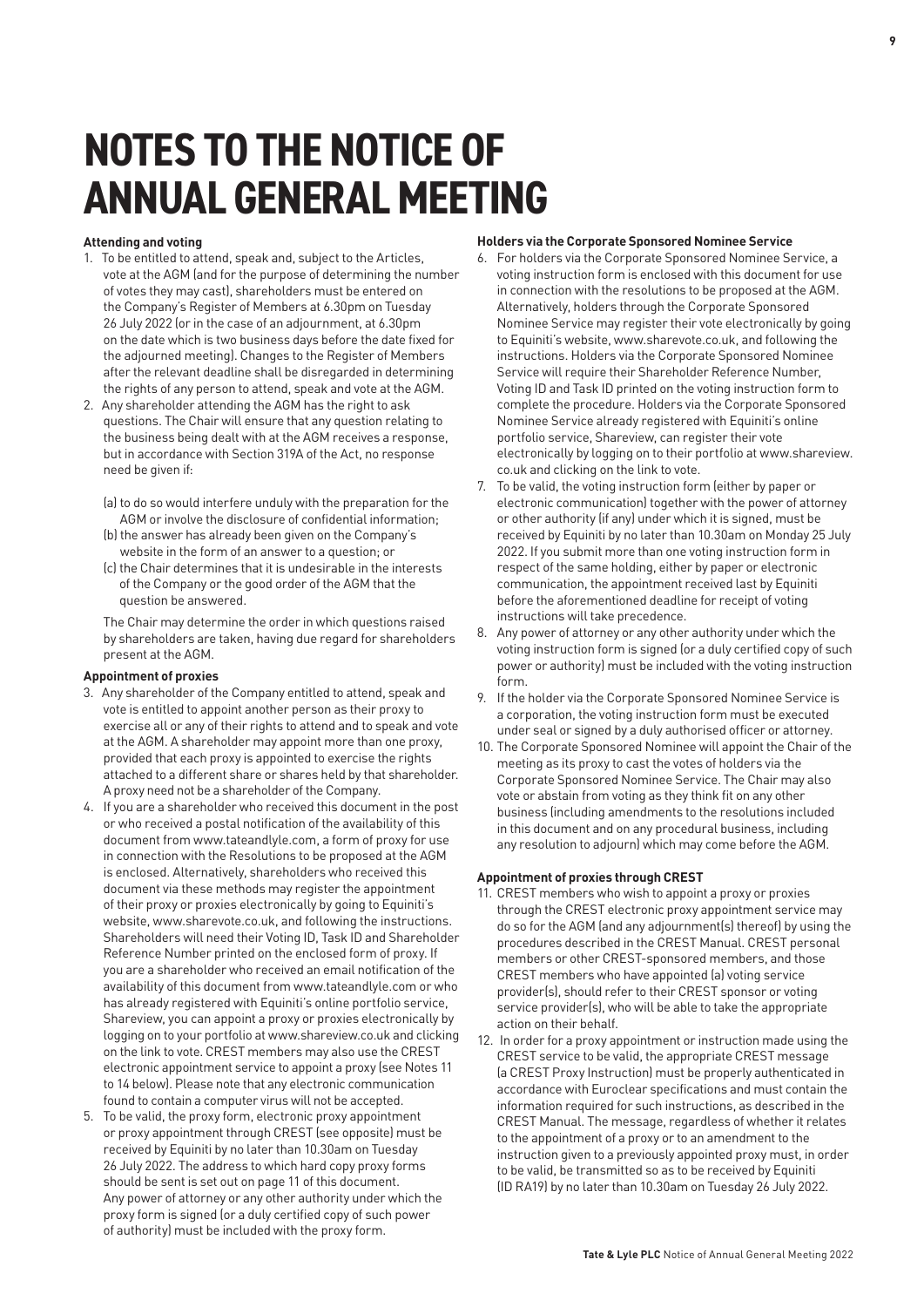### **NOTICE OF ANNUAL GENERAL MEETING**

For this purpose, the time of receipt will be taken to be the time (as determined by the timestamp applied to the message by the CREST Applications Host) from which Equiniti is able to retrieve the message by enquiry to CREST in the manner prescribed by CREST. After this time, any change of instructions to proxies appointed through CREST should be communicated to the appointee through other means.

- 13. CREST members and, where applicable, their CREST sponsors or voting service providers, should note that Euroclear does not make available special procedures in CREST for any particular messages. Normal system timings and limitations will therefore apply in relation to the input of CREST Proxy Instructions. It is the responsibility of the CREST member concerned to take (or, if the CREST member is a CREST personal member or sponsored member or has appointed (a) voting service provider(s), to procure that their CREST sponsor or voting service provider(s) take(s)) such action as shall be necessary to ensure that a message is transmitted by means of the CREST system by any particular time. In this connection, CREST members and, where applicable, their CREST sponsors or voting service providers, are referred, in particular, to those sections of the CREST Manual concerning practical limitations of the CREST system and timings. The CREST Manual can be reviewed at www.euroclear.com.
- 14. The Company may treat as invalid a CREST Proxy Instruction in the circumstances set out in Regulation 35(5)(a) of the Uncertificated Securities Regulations 2001.

#### **Information on website**

15. A copy of this Notice of AGM 2022 and other information required by Section 311A of the Act can be found on the Company's website, www.tateandlyle.com.

#### **Electronic communication**

16. You may not use any electronic address provided either in this Notice of AGM 2022 or any related documents including the proxy form to communicate with the Company for any purpose other than those expressly stated.

#### **Corporate representatives**

17. Any corporation which is a shareholder can appoint one or more corporate representatives who may exercise on its behalf all of its powers as a shareholder provided that they do not do so in relation to the same shares.

#### **Shareholders' rights**

- 18. Shareholders should note that, on a request made by shareholders of the Company under Section 527 of the Act, the Company may be required to publish on a website a statement setting out any matter relating to:
	- (a) the audit of the Company's accounts (including the auditors' report and the conduct of the audit) that are to be laid before the AGM; or
	- (b) any circumstance connected with the auditors of the Company ceasing to hold office since the previous meeting at which annual reports and accounts were laid in accordance with Section 437 of the Act.

 The Company may not require the shareholders requesting any such website publication to pay its expenses in complying with Sections 527 or 528 (requirements as to website availability) of the Act. Where the Company is required to place a statement on a website under Section 527 of the Act, it must forward the statement to the Company's auditors not later than the time when it makes the statement available on the website. The business which may be dealt with at the AGM for the relevant financial year includes any statement that the Company has been required under Section 527 of the Act to publish on a website.

#### **Nominated persons**

- 19. A person who is not a shareholder of the Company, but has been nominated by a shareholder to enjoy information rights in accordance with Section 146 of the Act (Nominated Person), does not have the right to appoint a proxy, although he or she may have a right under an agreement with the shareholder to be appointed (or to have someone else appointed) as a proxy. Alternatively, if Nominated Persons do not have such a right, or do not wish to exercise it, they may have a right under an agreement with the relevant shareholder to give instructions as to the exercise of voting rights.
- 20. If you have been nominated to receive general shareholder communications directly from the Company, it is important to remember that your main contact in terms of your investment remains the registered shareholder or custodian or broker who administers the investment on your behalf. Therefore, any changes or queries relating to your personal details and holding (including any administration) must continue to be directed to your existing contact at your investment manager or custodian. The Company cannot guarantee to deal with matters that are directed to it in error. The only exception to this is where the Company, in exercising one of its powers under the Act, writes to you directly for a response.

#### **American Depositary Receipts (ADRs)**

21. Holders of ADRs should complete ADR proxy cards in relation to the voting rights attached to the ordinary shareholding represented by their ADRs. Such cards should be returned to the US Depositary, Citi, as indicated, as soon as possible and no later than 10.00am Eastern Standard Time (New York time zone) on Friday 22 July 2022. Should you have any additional queries, the US Depositary can be contacted at +1 877 CITI ADR (toll free) or +1 781 575 4555 (for calls from outside the USA) or email citibank@shareholders-online.com.

#### **Issued share capital**

22. As at 20 June 2022, being the latest practicable date prior to publication of this document, the total number of issued ordinary shares (carrying one vote each) was 401,603,808. In addition, as at 20 June 2022, being the latest practicable date prior to publication of this document, the total number of issued preference shares of the Company (which have limited voting rights) was 2,394,000. The Company does not hold any shares in treasury. The total number of shares with full voting rights as at the latest practicable date was therefore 401,603,808.

#### **Display documents**

- 23. The following documents are available for inspection at the registered address of the Company during normal business hours on any weekday (Saturday, Sunday and UK public holidays excluded), will also be available at Thistle London Marble Arch, Bryanston Street, London, W1H 7EH from 10.15am on the day of the AGM until the close of the AGM:
	- (a) copies of service contracts between the executive directors and the Company;
	- (b) copies of letters of appointment of the non-executive directors; and
	- (c) copies of the Current Articles of Association and the New Articles of Association.

All references to time in this document are to London time unless stated otherwise.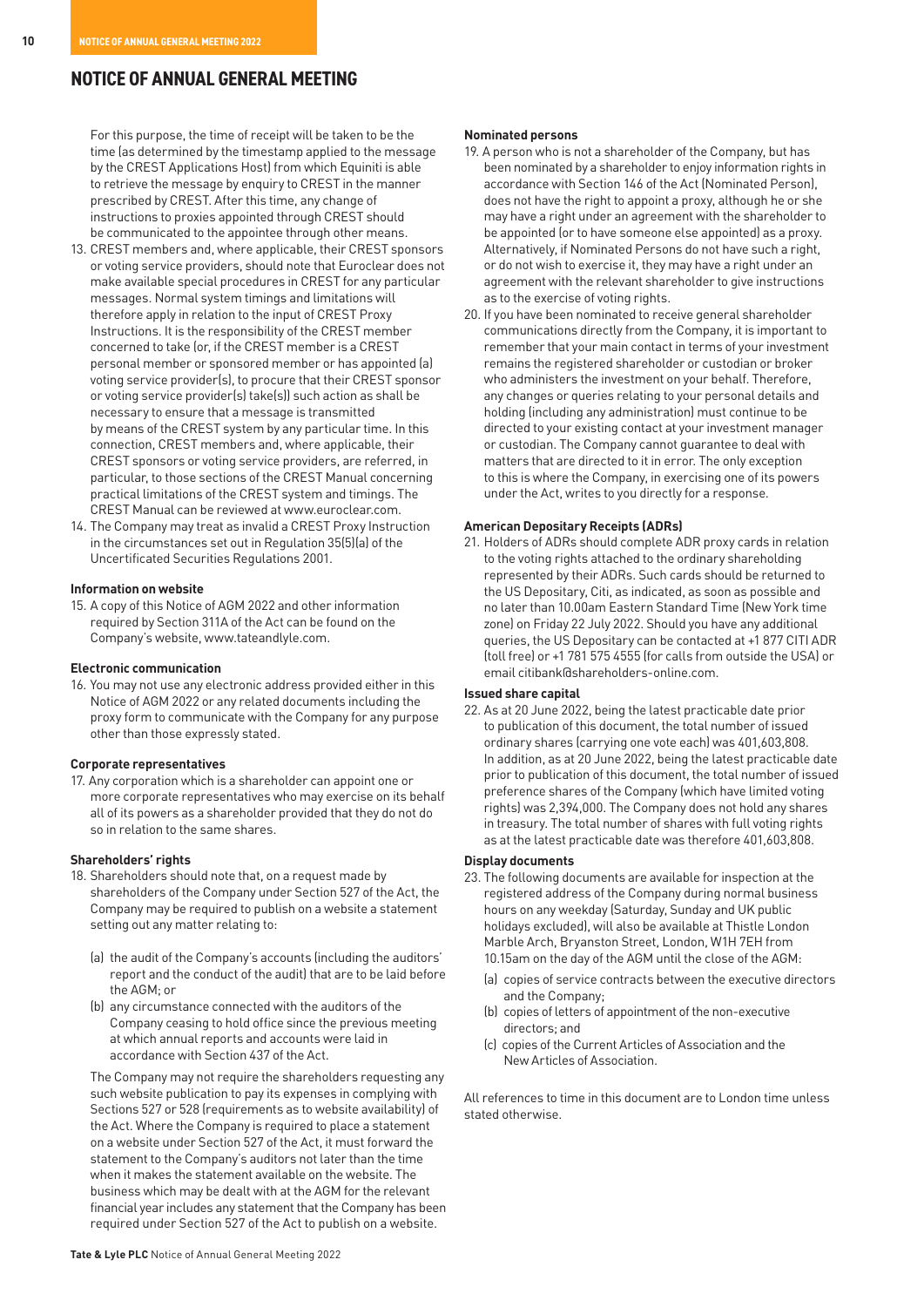#### **EXPLANATORY NOTES RELATING TO THE COMPLETION OF THE PROXY FORM**

#### **APPOINTMENT OF PROXY**

The Chair of the Meeting has been inserted as willing to act as proxy for shareholders unable to attend the AGM in person, but the form may be used for the appointment of any other person. If you wish to appoint a person other than the Chair, please strike out the words 'the Chair of the Meeting' and insert the name of your chosen proxy holder in the space provided. If you sign and return this proxy form with no name inserted in the space provided, the Chair of the Meeting will be deemed to be your proxy. Where you appoint as your proxy someone other than the Chair of the Meeting, you are responsible for ensuring that they attend the AGM and are aware of your voting intentions. If you wish for a proxy to make any comments on your behalf at the AGM, you will need to appoint someone other than the Chair of the Meeting and give them the relevant instructions directly.

The completion and return of the proxy form will not preclude a shareholder from attending the AGM and voting in person.

Where no specific information is given, your proxy may vote at their own discretion or refrain from voting, as they see fit.

#### **PARTIAL VOTING**

If the proxy is being appointed in relation to part of your holding only, enter the number of shares over which they are authorised to act as your proxy next to the proxy's name. If you do not specify the number of shares, they will be authorised in respect of your full voting entitlement.

#### **APPOINTMENT OF MORE THAN ONE PROXY**

You can appoint more than one proxy, provided that each proxy is appointed to exercise the rights attached to a different share or shares held by you. To appoint more than one proxy, additional proxy forms may be obtained by contacting our registrars. Equiniti, on 0371 384 2063 (for UK calls) or +44 (0)121 415 0235 (for calls from outside the UK), or you may photocopy the proxy form. Please indicate next to the proxy holder's name the number of shares in relation to which they are authorised to act as your proxy. Please also indicate by putting an 'X' in the box provided if the proxy instruction is one of multiple instructions being given. All proxy forms must be signed and should be returned together in the same envelope.

#### **VALIDITY**

To be valid, the proxy form must be completed in accordance with these instructions, signed, dated and delivered (together with the power of attorney or other authority (if any) under which it is signed) to the Company's registrars, Equiniti, so as to be received by no later than 10.30am on Tuesday 26 July 2022.

If the shareholder is a corporation, the proxy form must be executed under seal or signed by a duly authorised officer or attorney. Any alteration to the proxy form should be initialled by the person who signed it.

If you wish to use an envelope, please address it to Freepost RTHJ-CLLL- KBKU, Equiniti, Aspect House, Spencer Road, Lancing, West Sussex, BN99 8LU. No stamp is needed if it is posted in the UK. If the proxy form is posted outside the UK, you should return it in an envelope using the address on the back of the proxy form. You will need to pay postage.

#### **JOINT SHAREHOLDERS**

For joint holders, the signature of any one of them will suffice. The vote of the senior joint holder who tenders a vote, whether in person or by proxy, shall be accepted to the exclusion of the votes of the other joint holders, and for this purpose, seniority shall be determined by the order in which the names stand in the Register of Members.

#### **PREFERENCE SHAREHOLDERS**

Preference shareholders are not entitled to vote on resolutions 2 to 14 inclusive.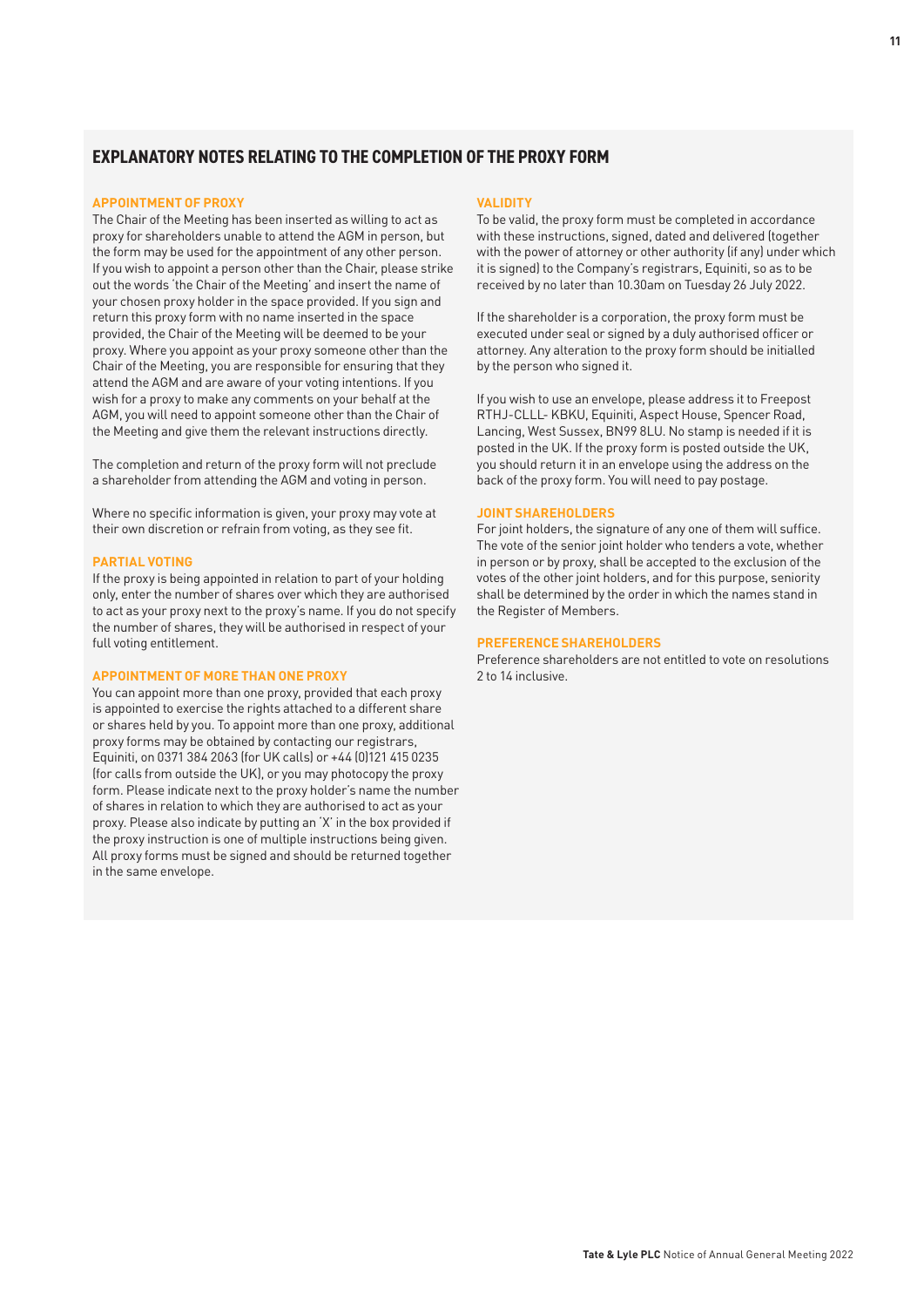### **DIRECTORS' BIOGRAPHIES**

#### **DR GERRY MURPHY**

#### **Chair and Chair of the Nominations Committee Aged 66 N**

Joined the Board as an independent non-executive director and Chair-designate in January 2017. Appointed Chair in April 2017. Gerry started his career in the food and drinks sector and received his PhD in food technology. His significant business and board level experience and a detailed understanding of UK corporate governance requirements, enable him to provide the Board with valuable leadership. He has held chief executive roles at Greencore Group plc, Exel plc, Carlton Communications plc and Kingfisher plc and has also been an investor and independent director in a number of international listed companies including Intertrust NV, British American Tobacco plc, Reckitt Benckiser plc, Merlin Entertainments plc, Abbey National plc and Novar plc. Gerry is currently the Chair of Burberry Group plc, and until September 2019 was the Chairman of The Blackstone Group's principal European entity, having joined the firm in 2008 as a Senior Managing Director in its Private Equity group.

#### **NICK HAMPTON**

**Chief Executive** 

#### **Aged 55**

Joined the Board in September 2014 as Chief Financial Officer. Appointed Chief Executive in April 2018. Nick brings a wealth of food industry insights to the Board. His general management, financial and operational experience in senior management roles in a major multinational food and beverage business, combined with his experience in leading transformational projects, provides him with the skillset required to inspire and lead the Group. Prior to joining Tate & Lyle, Nick held a number of senior roles over his 20-year career at PepsiCo, most recently as Senior Vice President and Chief Financial Officer, Europe in 2008, a position he held until 2013 when he was appointed PepsiCo's President West Europe Region and Senior Vice President Commercial, Europe. Currently non-executive director and Chair of the Audit Committee of Great Portland Estates plc.

#### **DAWN ALLEN**

**Chief Financial Officer**

#### **Aged 53**

Joined the Board in May 2022. Dawn brings more than two decades of experience in the global food industry and has a proven track record of financial leadership. Her financial, commercial, and international experience is of great value to the leadership team. Dawn is a member of the Institute of Chartered Accountants of England and Wales. She was previously Global CFO & VP, Global Transformation at Mars Incorporated from 2020 until joining Tate & Lyle, and during her 25-year career at Mars she held a number of senior financial roles in Europe and the US including Global Divisional CFO, Food, Drinks and Multisales, and Regional CFO Wrigley Americas.

and brand expertise. She brings significant experience and understanding of growth markets in Latin America. She is currently the Global Chief Marketing and Digital Officer of Bayer Consumer Health, having previously served as SVP and Chief Marketing Officer, Mexico for Heineken NV. Earlier in her career, Patrícia held a number of global, regional and local brand roles for Unilever in Latin America and Europe, as well as marketing roles for Kraft

#### **DR ISABELLE ESSER**

#### **Independent Non-Executive Director Aged 59 R N**

#### **BOARD COMMITTEES**

- **A** Audit Committee
- **N** Nominations Committee
- **R** Remuneration Committee

#### **JOHN CHEUNG Independent Non-Executive Director Aged 57 A N**

Joined the Board in January 2021. John brings a breadth of food and beverage experience with a deep understanding of markets in Asia, particularly in China. His experience in senior positions in Asia in multiple companies and as a CEO enables him to provide valuable insights into the region. He is currently the CEO of Zhejiang Supor Co., Ltd, and a non-executive director at China Feihe Limited. His previous roles include President of Wyeth Nutrition Global, Chairman and CEO of Nestlé Greater China and VP China at Coca-Cola.

#### **PATRÍCIA CORSI**

#### **Independent Non-Executive Director Aged 49 R N**

Joined the Board in May 2021. Patrícia brings over 20 years of experience in global consumer products, and has broad digital Foods and Tetra Pak International in Brazil.

Joined the Board in June 2022. Isabelle has over 30 years of experience in global consumer food and ingredient companies. In more than 25 years with Unilever PLC, she held a range of innovation and transformation roles, finally as EVP, R&D Foods Transformation, Global Foods and Refreshment. After leaving Unilever in 2019, Isabelle became the Chief Human Resources Officer at Barry Callebaut AG, the Swiss-based global chocolate and cocoa products manufacturer. In April 2022, Isabelle took the role of Chief Research, Innovation and Food Quality Safety Officer at Paris-based Danone SA, a global consumer food and beverage manufacturer.

#### **PAUL FORMAN**

#### **Senior Independent Director Aged 57 A N**

Joined the Board in January 2015 and became Senior Independent Director in July 2020. Paul is Group Chief Executive of Essentra plc, a leading global provider of essential components and solutions through three global divisions: components, packaging, and filters. Paul has wide experience in global manufacturing, commercial as well as strategy consultancy and M&A advisory services. He brings insight into the commercialisation of innovation pipelines and the implementation of business-to-business customer and market-led strategies in a large multinational business-to-business context. Prior to joining Essentra, he was the Chief Executive of Coats Group plc between 2009 and 2016, the leading global industrial thread and consumer textiles crafts business, Group Chief Executive of Low & Bonar PLC, a global performance materials group, and was previously Managing Director at Unipart International, a leading European automotive aftermarket supplier. Paul also served as a non-executive director at Brammer plc from 2006 to 2010.

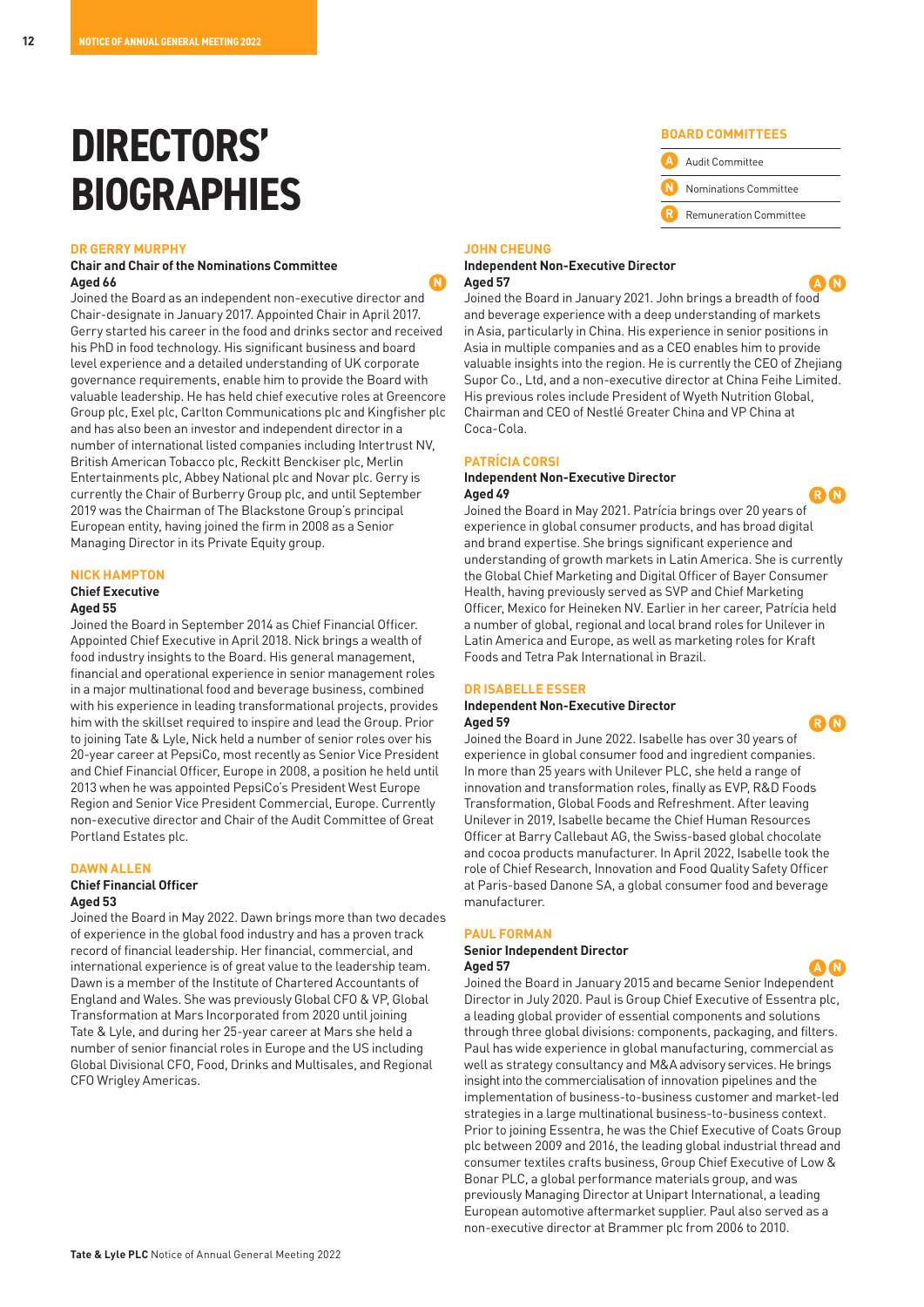#### **LARS FREDERIKSEN**

#### **Independent Non-Executive Director Aged 63 R N**

Joined the Board in April 2016. Lars was CEO of Chr. Hansen Holding A/S from 2005 until his retirement in March 2013, leading a transformation of the business and a successful listing on the Copenhagen stock exchange during that period. As the former CEO of a global speciality food ingredients business, Lars brings operational expertise and insights and an understanding of how to attract and retain talent in a global business. Prior to his appointment as CEO, Lars held various management positions at Chr. Hansen, including Executive Vice President, International Operations; Executive Vice President, Bio Ingredients Division; and Executive Vice President, Dairy Ingredients Division. He has a portfolio of directorships, including serving as Chair of Matas A/S, non-executive director of Falck A/S, Chair of PAI Partners SA, and Chair of the Hedorf Foundation.

#### **KIMBERLY (KIM) NELSON**

#### **Independent Non-Executive Director Aged 59 A N**

Joined the Board in July 2019. Kim worked for General Mills Inc. for nearly 30 years. During her career at General Mills, she held a number of senior brand and general management roles, including serving as President of the Snacks operating division. Kim served as Senior Vice President, External Relations, leading on issues and crisis management, environmental, social governance and global external stakeholder relations, and retired from General Mills in 2018. She brings substantial experience in the food and beverage industry, and specific insights into the US market. Kim holds an MBA from Columbia Business School and is a non-executive director for Colgate-Palmolive Company and Cummins Inc.

#### **SYBELLA STANLEY**

### **Independent Non-Executive Director and Chair of the Remuneration Committee**

Joined the Board in April 2016. Sybella is Director of Corporate Finance at RELX plc where she is responsible for global mergers and acquisitions. Sybella has extensive commercial and financial experience and brings a wealth of knowledge about the London investment community. Her long career in corporate finance and M&A is invaluable to the Board's consideration of strategic opportunities. Sybella originally qualified as a barrister and before joining RELX in 1997, she was a member of the M&A advisory team at Citigroup and later Barings. Sybella is a non-executive director of The Merchants Trust PLC and a co-chair of the Somerville College, Oxford Development Board.

#### **WARREN TUCKER**

#### **Independent Non-Executive Director and Chair of the Audit Committee Aged 59 Aged 59 A R A R A R A R A**

Joined the Board in November 2018. Warren has an MBA from INSEAD and is a chartered accountant who served as Executive Director and Chief Financial Officer on the Board of Cobham Plc for 10 years until 2013, where he co-led the company's organic and strategic growth. Prior to Cobham, Warren held senior finance roles at Cable & Wireless and British Airways. He has extensive experience in large multinational and business-to-business organisations across several geographies and industries. He also brings an understanding of the investment community and shareholder institutions. Warren was a non-executive director of Reckitt Benckiser Group plc for a decade until 2021. He is currently Chair of TT Electronics Plc.

→ Further information on the Directors is set out on pages 78 to 81 of the Annual Report 2022.

#### **SHARFHOLDER INFORMATION**

#### **SHAREHOLDING ENQUIRIES**

#### **General enquiries**

Information on how to manage your shareholding can be found at www.shareview.co.uk. The website also provides answers to commonly asked shareholder questions and has links to downloadable forms, guidance notes, and Company history fact sheets. You can also send your enquiry via secure email from the Shareview website.

#### **Telephone enquiries**

0371 384 2063\* (for UK calls) +44 (0)121 415 0235\* (for calls from outside the UK).

#### **Written enquiries**

Equiniti Limited, Aspect House, Spencer Road, Lancing, West Sussex BN99 6DA.

#### **Electronic communications**

Shareholder documents are only sent in paper format to shareholders who have elected to receive documents in this way. This approach enables the Company to reduce printing and distribution costs and the impact of the documents on the environment. Shareholders who wish to receive email notification should register online at www.shareview.co.uk, using their shareholder reference number that is on either their share certificate or other correspondence.

Lines are open 8.30am to 5.30pm (UK time), Monday to Friday (excluding public holidays in England and Wales).

#### **DIVIDEND PAYMENTS**

#### **Dividend reinvestment plan**

The Company operates a Dividend Reinvestment Plan (DRIP) which enables shareholders to use their cash dividend to buy additional shares in Tate & Lyle PLC. Further information can be obtained from Equiniti.

#### **Direct into your bank account**

We encourage shareholders to have their dividends paid directly into their bank or building society account; dividend confirmations are then mailed to shareholders separately. This method avoids the risk of dividend cheques being delayed or lost in the post.

If you live outside the UK, Equiniti also offers an overseas payment service whereby your dividend is converted into your local currency. Further information on mandating your dividend payments and the overseas payment service can be obtained from Equiniti.



**Aged 60 A R N**